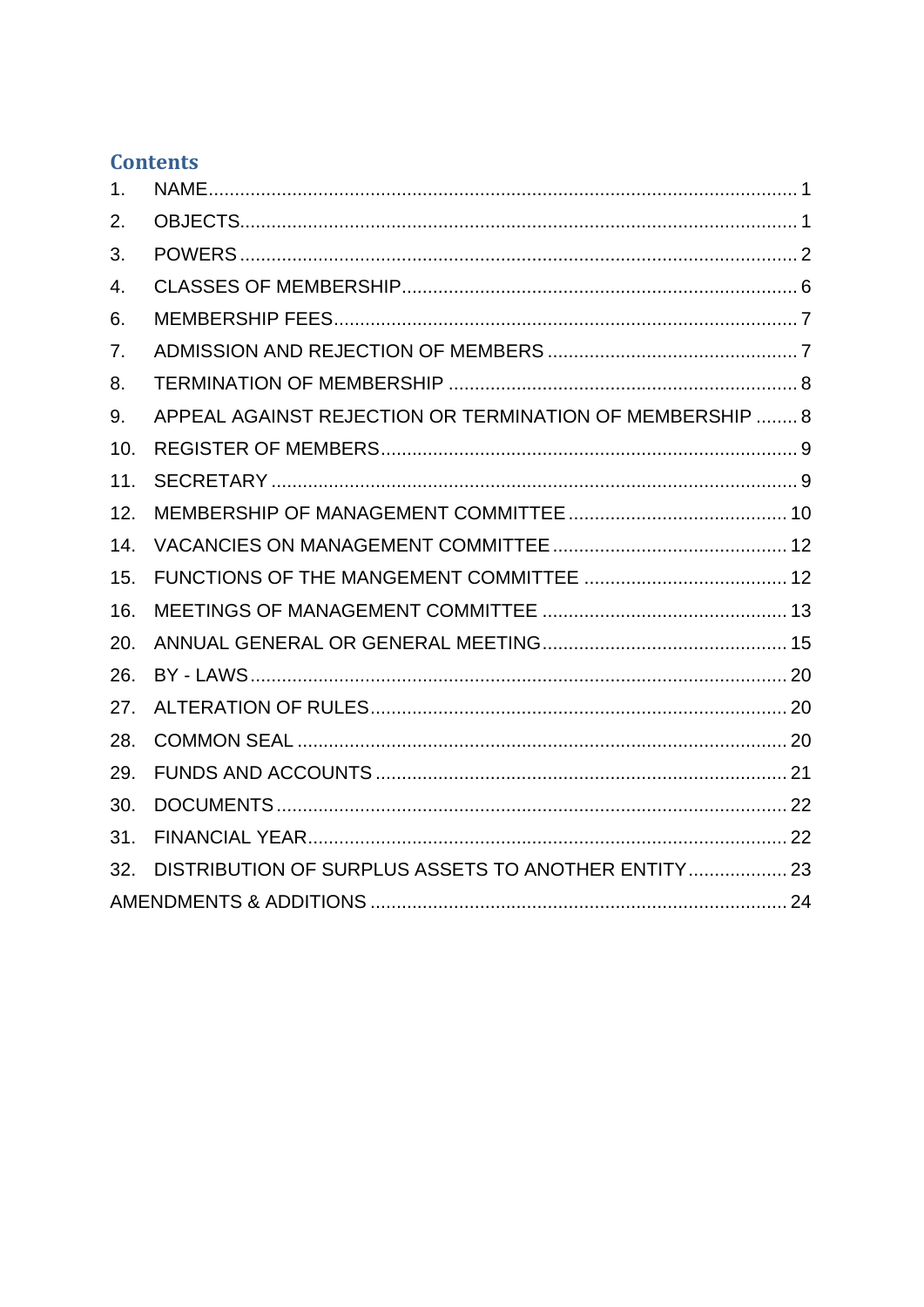## <span id="page-1-0"></span>**1. NAME**

The name of the incorporated association shall be NEIGHBOURHOOD CENTRE CABOOOLTURE INC. (In these Rules called "the Association").

## <span id="page-1-1"></span>**2. OBJECTS**

The objects for which the Association is established are:-

- 1) The provision of relief services and on-going support for residents of the Caboolture area who are experiencing social/economic disadvantage, general hardship, social isolation or a loss of well-being or who are at risk of harm as a consequence of poverty, sickness, disability or misfortune resulting in distress, suffering and/or helplessness.
- 2) To develop and maintain services and programs which address the needs of residents of the Caboolture area by providing relief measures which have immediate benefits to the individual and/or family as well as assisting them to improve their knowledge and skills in order to enhance future prospects.
- 3) To provide relief to individuals who are experiencing hardship or at risk of harm by means of direct assistance with daily necessities, individual counselling, intensive case management, appropriate group programs and/or referral to specialised service providers.
- 4) To provide the level of support necessary to target factors directly contributing to the significant level of poverty in the Caboolture community through assistance with housing, financial management and alleviating barriers to employment.
- 5) To educate residents of the Caboolture area to recognise that the suffering of individuals can be reduced through the enhancement of family relationships which have healthy patterns of communication, are free of domestic violence and where all members of the family are respected and supported.
- 6) To reduce the level of helplessness which can be experienced by newly arrived immigrants by providing avenues aimed at reducing the sense of social isolation, assisting them to become familiar with community resources and services as well as basic community English education for those immigrants from non English speaking backgrounds.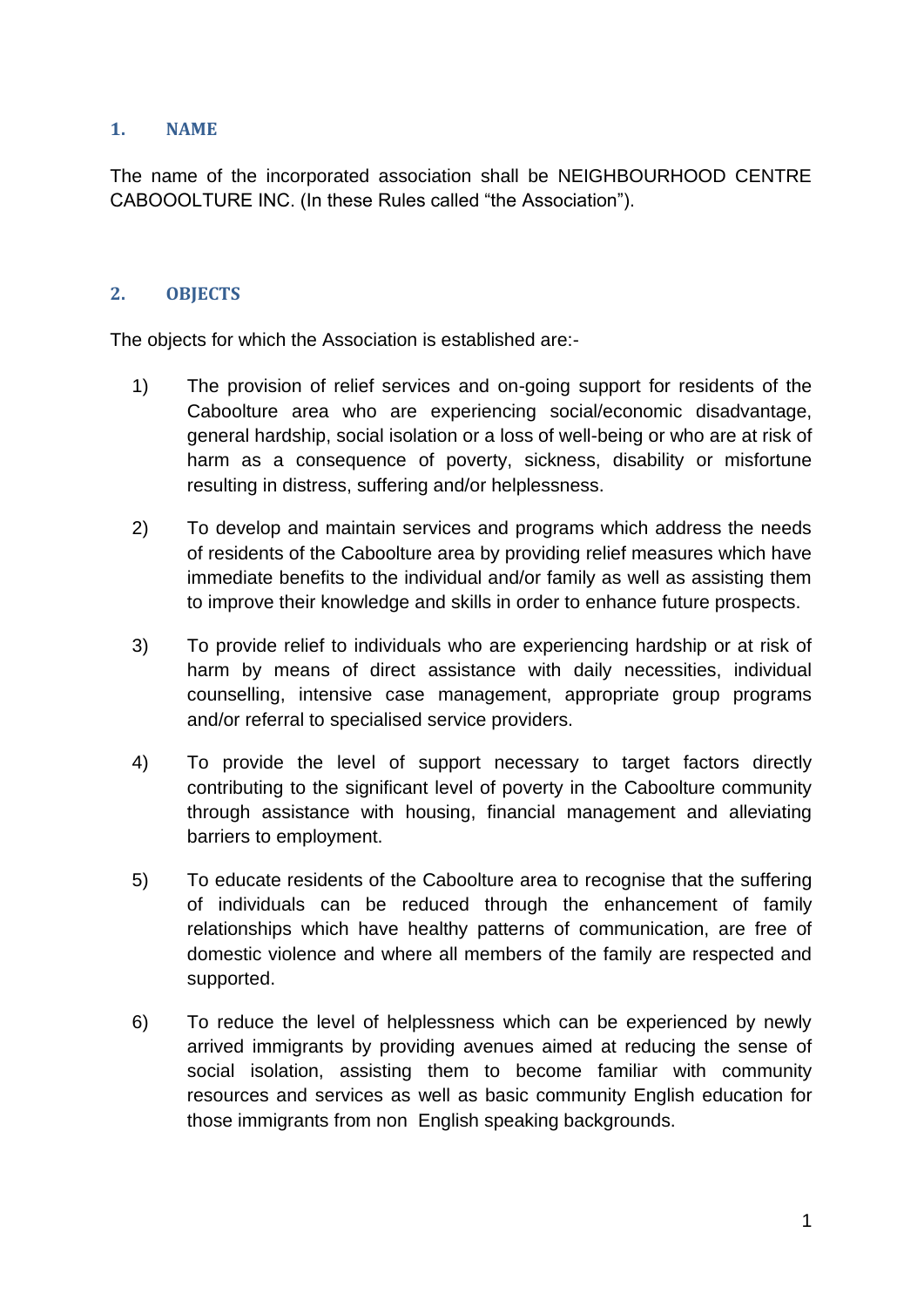- 7) To educate the community to recognise the benefit of alleviating the suffering of individuals and families not only as an act of compassion towards those individuals and/or families but additionally, as an avenue for increasing the social capital necessary for fostering a strong, vibrant and cohesive community.
- 8) To defend the right of all members of the community regardless of culture, religious beliefs or social well-being to access the services of the Association.
- 9) To provide quality services which are mindful of, and sensitive to, the evolving cultural and language diversity of the residents of the Caboolture area.
- 10) To provide and maintain a venue for other not-for-profit community and government agencies and groups to facilitate their not-for-profit community focused initiatives.
- 11) To maintain networks with other not-for-profit community and government organisations and to work collaboratively in all aspects where there is a common focus.
- 12) To actively promote the public's awareness of these services by networking with other stakeholders and through local avenues such as public bill boards and newspapers.

The income and property of the Association, from wherever it is derived, must be applied solely towards the promotion of these objects.

## <span id="page-2-0"></span>**3. POWERS**

The powers of the Association are:-

- 1) Take over the funds and other assets and the liabilities of the present unincorporated association known as the "Neighbourhood Centre Caboolture".
- 2) To subscribe to, become a member of and co-operate with any other association, club or organisation, whether incorporated or not, whose objects are altogether or in part similar to those of the Association provided that the Association shall not subscribe to or support with its funds and club, association or organisation which does not prohibit the distribution of its income and property among its members to an extent at least as great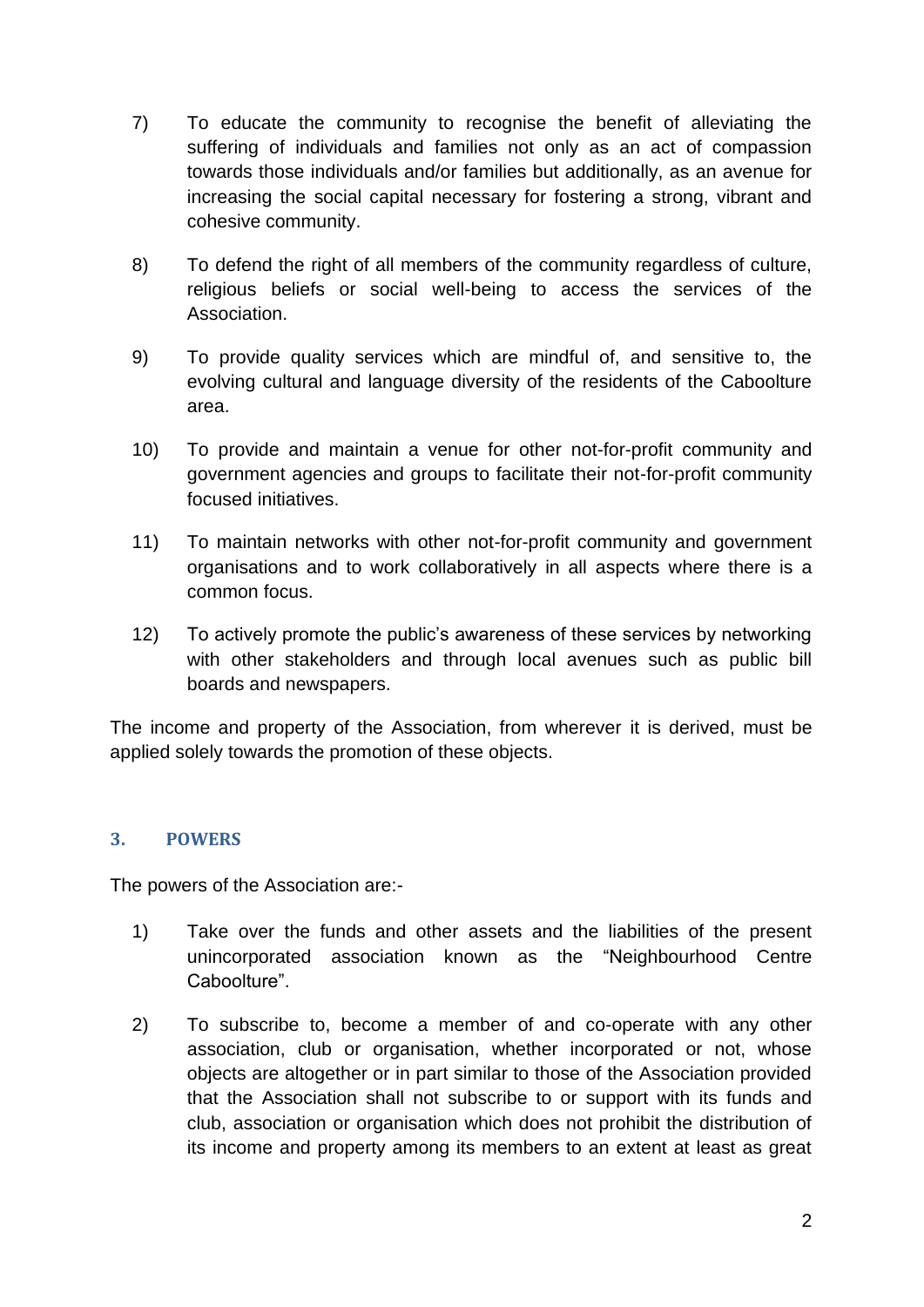as that imposed on the Association under or by virtue of section 92 (3) of the Act.

- 3) In furtherance of the objects of the Association to buy, sell and deal in all kinds of articles, commodities and provisions, both liquid and solid, for the members of the association or persons frequenting the Associations premises.
- 4) To purchase, take on lease or in exchange, hire and otherwise acquire any lands, buildings, easements or property, real and personal, and any rights or privileges which may be requisite for the purposes, of or capable of being conveniently used in connection with, any of the objects of the Association. Provided that in case the Association shall take or hold any property which may be subject to any trusts the Association shall only deal with the same in such manner as is allowed by law having regard to such trusts.
- 5) To enter into any arrangements with any Government or Authority that are incidental or conductive to the attainment of the objects and the exercise of the powers of the Association; to obtain from any such Government or Authority any rights, privileges and concessions which the Association may think it desirable to obtain; and to carry out, exercise and comply with any such arrangements, rights, privileges and concessions.
- 6) To appoint, employ, remove or suspend such managers, clerks, secretaries, servants, workmen and other persons as may be necessary or convenient for the purposes of the Association;
- 7) To remunerate any person or body corporate for services rendered, or to be rendered, and whether by way of brokerage or otherwise in placing or assisting to place or guaranteeing the placing of unsecured notes, debentures or other securities of the incorporated association, or in or about the incorporated association or promotion of the incorporated association or in the furtherance of its objects.
- 8) To construct, improve, maintain, develop, work, manage, carry out, alter or control any houses, buildings, grounds, works or conveniences which may seem calculated directly or indirectly to advance the Association's interests, and to contribute to, subsidise or otherwise assist and take part in construction, improvement, maintenance, development, working, management, carrying out, alteration or control thereof.
- 9) To invest and deal with the money of the Association not immediately required in such manner as may from time to time be thought fit; subject where applicable to Regulation 32 (14) of the Collection Regulations 1975.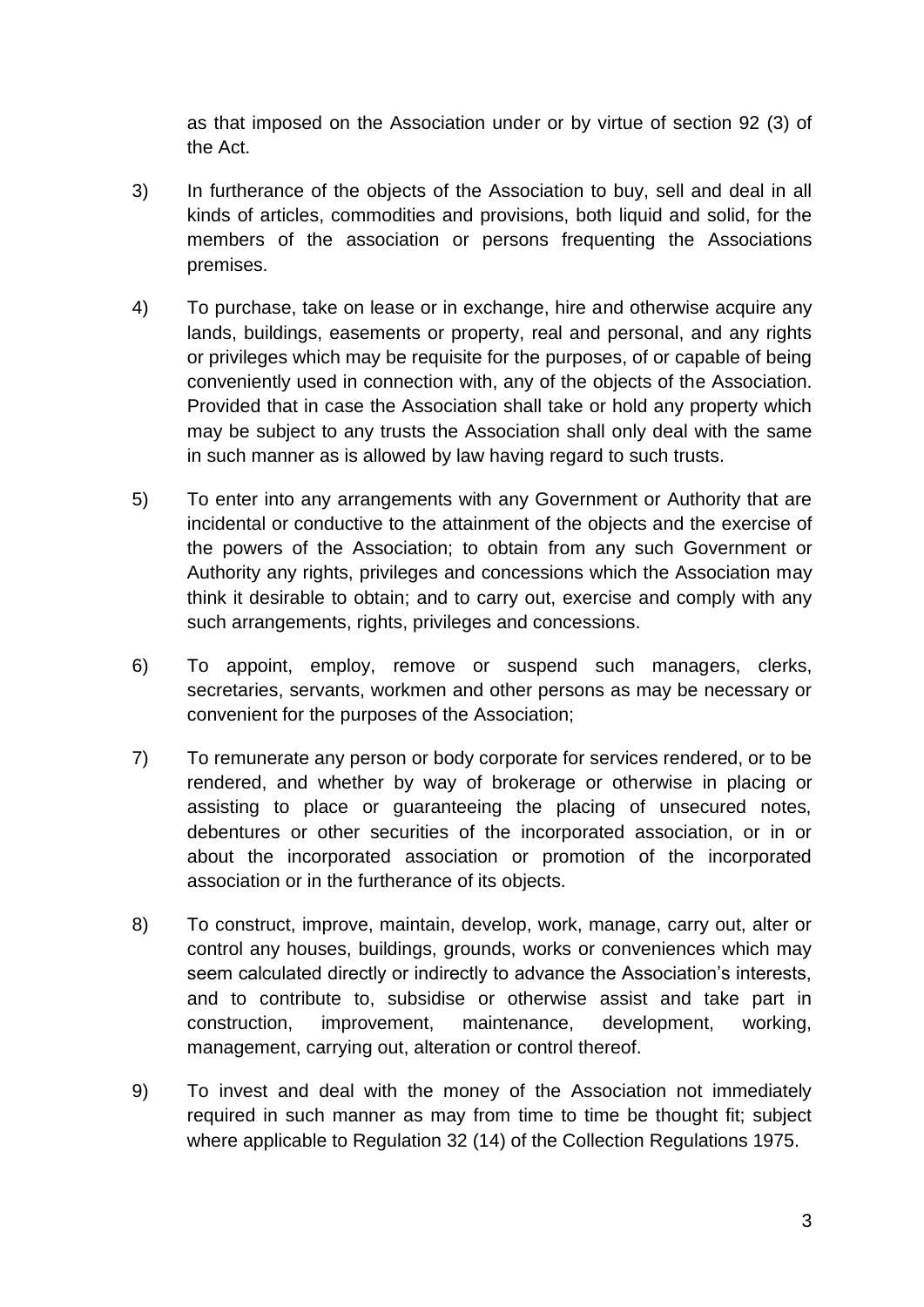- 10) To take, or otherwise acquire, and hold shares, debentures or other securities of any company or body corporate.
- 11) In furtherance of the objects of the Association to lend and advance money or give credit to any person or body corporate; to guarantee and give guarantees or indemnities for the payment of money or the performance of contracts or obligations by any person or body corporate, and otherwise to assist any person or body corporate.
- 12) To borrow or raise money either alone or jointly with any other person or legal entity in such manner as may be thought proper and whether upon fluctuating advance account or overdraft or otherwise to represent or secure any moneys and further advance borrowed or to be borrowed alone or with others as aforesaid by notes secured or unsecured, debentures or debenture stock, perpetual or otherwise, or by mortgage, charge, lien or other security upon the whole or any part of the incorporated association's property or assets present or future and to purchase, redeem or pay-off any such securities.
- 13) To draw, make, accept, endorse, discount, execute and issue promissory notes, bills of exchange, bills of lading and other negotiable or transferable instruments.
- 14) In furtherance of the objects of the Association to sell, improve, manage, develop, exchange, lease, dispose of, turn to account or otherwise deal with all or any part of the property and rights of the Association.
- 15) To take or hold mortgages, liens or charges, to secure payment of the purchase price, or any unpaid balance of the purchase price, or any part of the Association's property of whatsoever kind sold by the Association, or any money due to the Association from purchases to others.
- 16) To take any gift or property whether subject to any special trust or not, for any one or more of the objects of the Association but subject always to the proviso in sub-rule (4).
- 17) To take such steps by personal or written appeals, public meetings or otherwise, as may from time be deemed expedient for the purpose of procuring contributions to the funds of the Association, in the shape of donations, annual subscriptions or otherwise.
- 18) To print and publish any newspapers, periodicals, books or leaflets that the Association may think desirable for the promotion of its objects.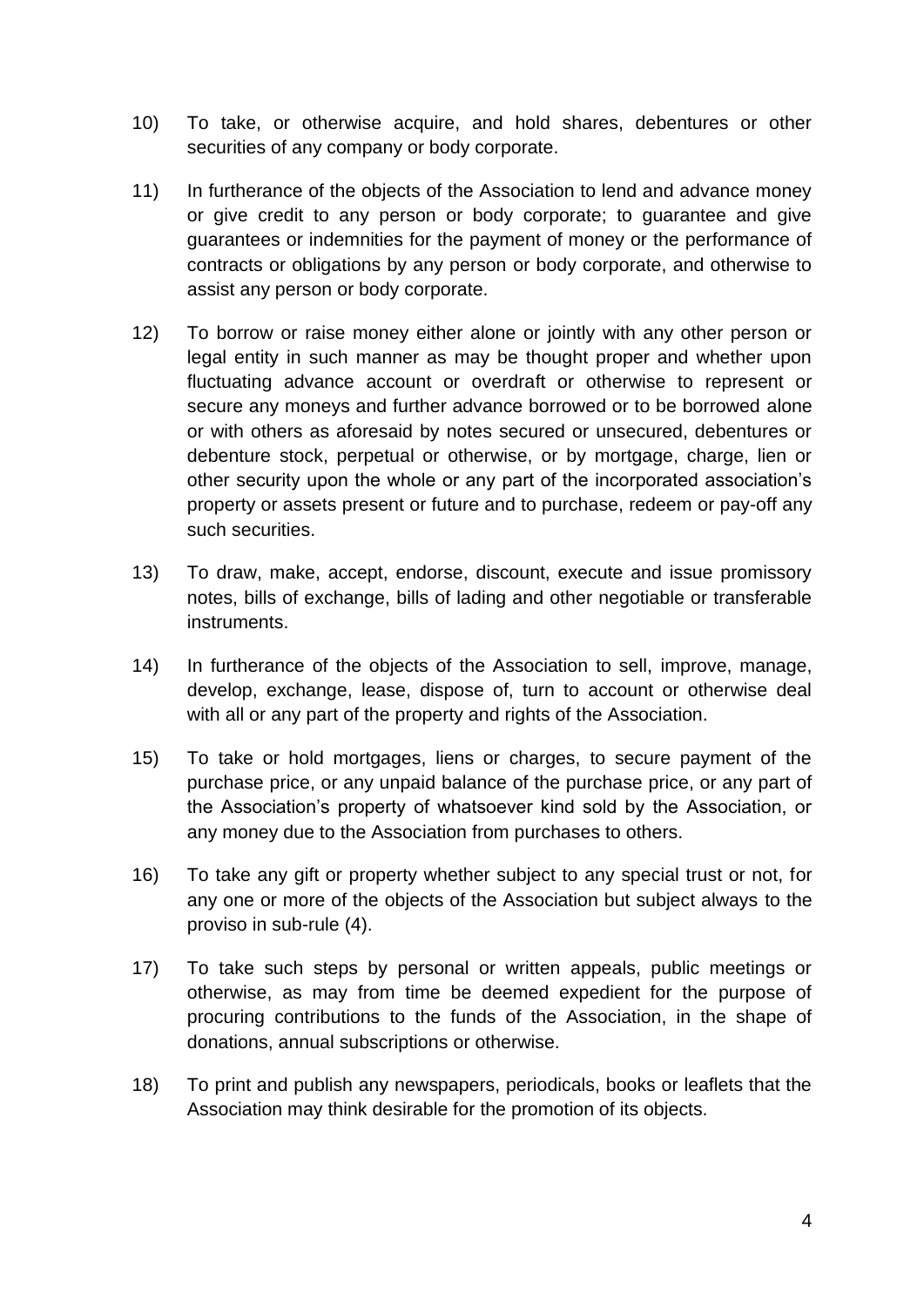- 19) In furtherance of the objects of the Association to amalgamate with any one or more incorporated associations having objects altogether or in part similar to those of the Association and which shall prohibit the distribution of its or their income or property among its or their members to an extent at least as great as that imposed upon the Association under section 92 (3) of the Act.
- 20) In furtherance of the objects of the Association to purchase or otherwise acquire and undertake all or any part of the property, assets, liabilities and engagements of any one or more of the incorporated associations with which the Association is authorised to amalgamate.
- 21) In furtherance of the objects of the Association to transfer all or any part of the property, assets, liabilities and engagements of the Association to any one or more of the incorporated associations with which the Association is authorised to amalgamate.
- 22) To make donations for patriotic, charitable or community purposes.
- 23) To transact any lawful business in aid of the Commonwealth of Australia in the prosecution of any war in which the Commonwealth of Australia is engaged.
- 24) To do all such other things as are incidental or conductive to the attainment of the objects and the exercise of the powers of the Association.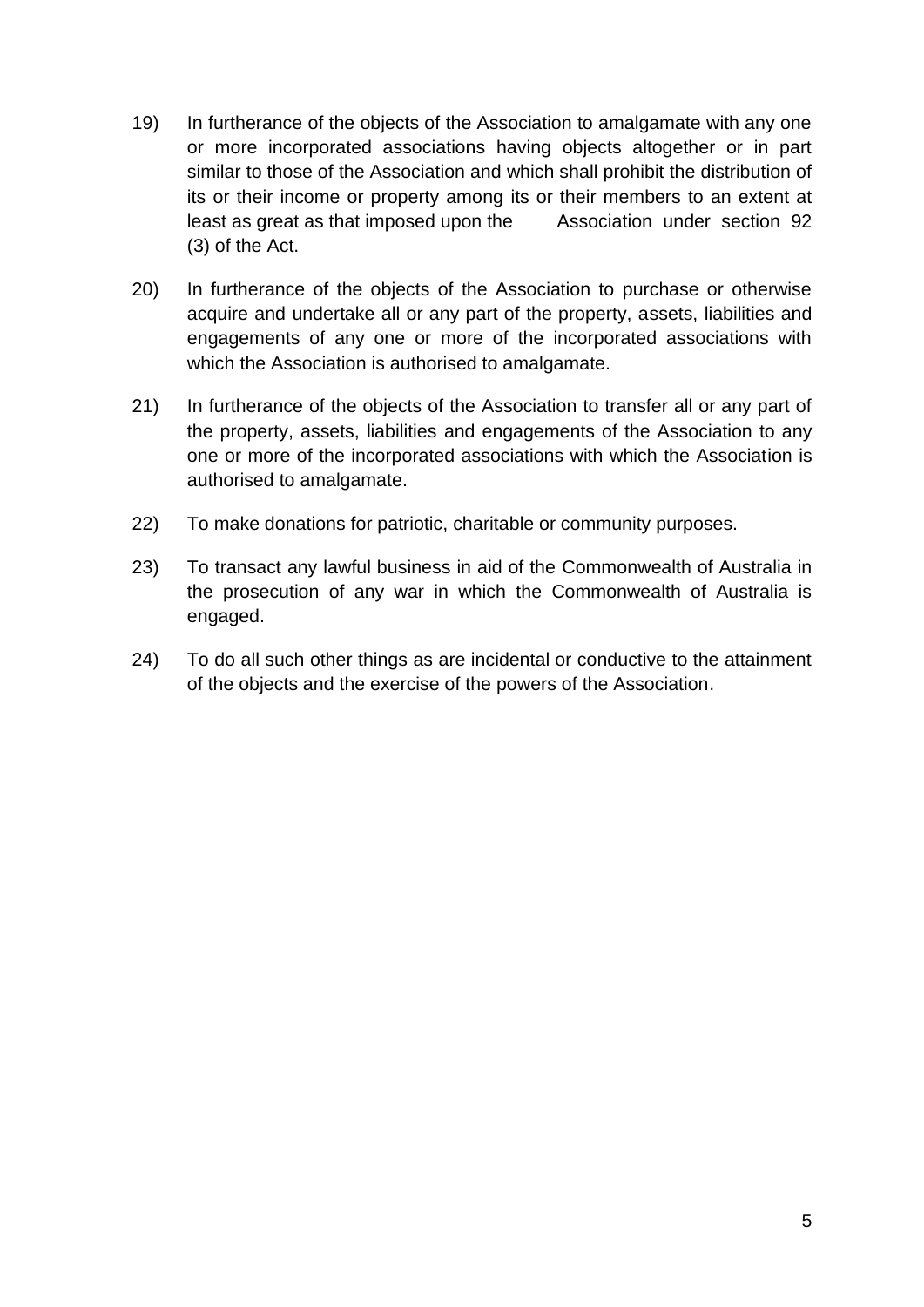## <span id="page-6-0"></span>**4. CLASSES OF MEMBERSHIP**

- 1) The membership of the Association shall consist of ordinary members, and any of the following classes of members:
	- a) Life Member
	- b) ……………..
	- c) ……………..
	- d) ……………..
	- e) ……………..

Insert the names of any other classes of membership other than ordinary members in the space provided in  $(a)$ ,  $(b)$ ,  $(c)$ ,  $(d)$ ,  $(e)$ .

If the association only has ordinary members, please disregard  $(a)$ ,  $(b)$ ,  $(c)$ , (d), (e).

The number of members in each class shall be unlimited.

5.

- 1) Every person who at the date of incorporation of the Association was a member of the unincorporated association and who on or before the day of incorporation agrees in writing to become a member of the Association shall be admitted by the Management Committee to the same class of membership of the Association as that member held in the unincorporated association, and shall not be required to pay any further subscription until the next due date for payment of that subscription.
- 2) Every applicant for any class of membership of the Association (other than the members of the unincorporated association referred to in sub-rule (1) shall be proposed by one member of the Association and seconded by another member. The application for membership shall be made in writing, signed by the applicant and the applicant's proposer and seconder and shall be in such form as the Management Committee from time to time prescribes.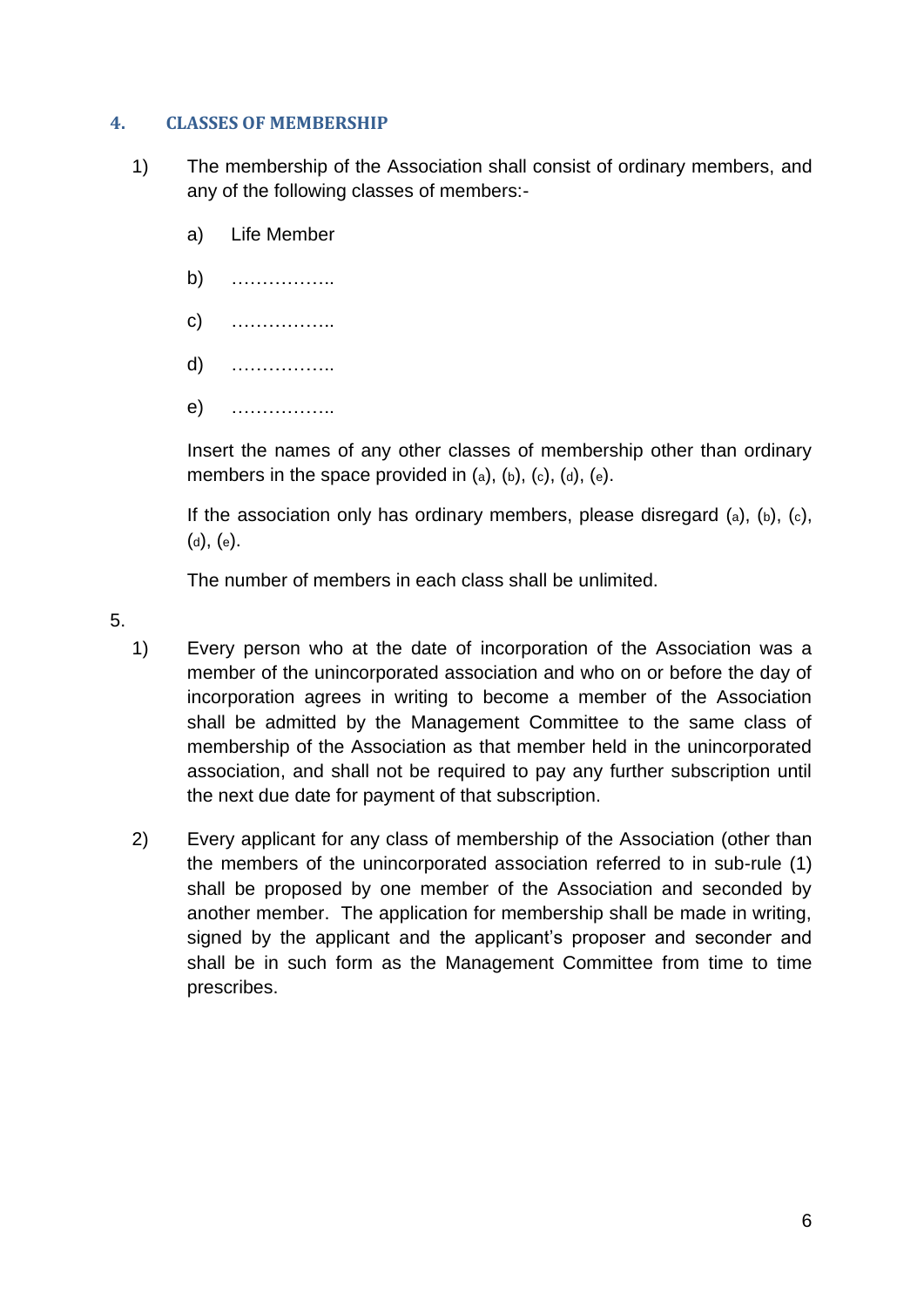### <span id="page-7-0"></span>**6. MEMBERSHIP FEES**

- 1) The membership fees for each class of membership shall be such sum as the members shall from time to time at any general meeting so determine.
- 2) The membership fees for each class of membership shall be payable at such time and in such manner as the Management Committee shall from time to time determine.
- 3) A financial member at any material time is a member who is not the indebted to the organisation in respect of any annual subscription or levy or other payment whatsoever.
- 4) Only those members who are financial members at the time shall be entitled, subject to the lawful procedure of the meeting, to speak or vote upon any motion at any annual general meeting of the organisation.

## <span id="page-7-1"></span>**7. ADMISSION AND REJECTION OF MEMBERS**

- 1) At the next meeting of the Management Committee after the receipt of any application and the fee applicable for any class of membership, such application shall be considered by the Management Committee, who shall thereupon determine upon the admission or rejection of the applicant.
- 2) Any applicant who receives a majority of the votes of the members of the Management Committee present at the meeting at which such application is being considered shall be accepted as a member to the class of membership applied for.
- 3) Upon the acceptance or rejection of an application for any class of membership the Secretary shall forthwith give the applicant notice in writing of such acceptance or rejection.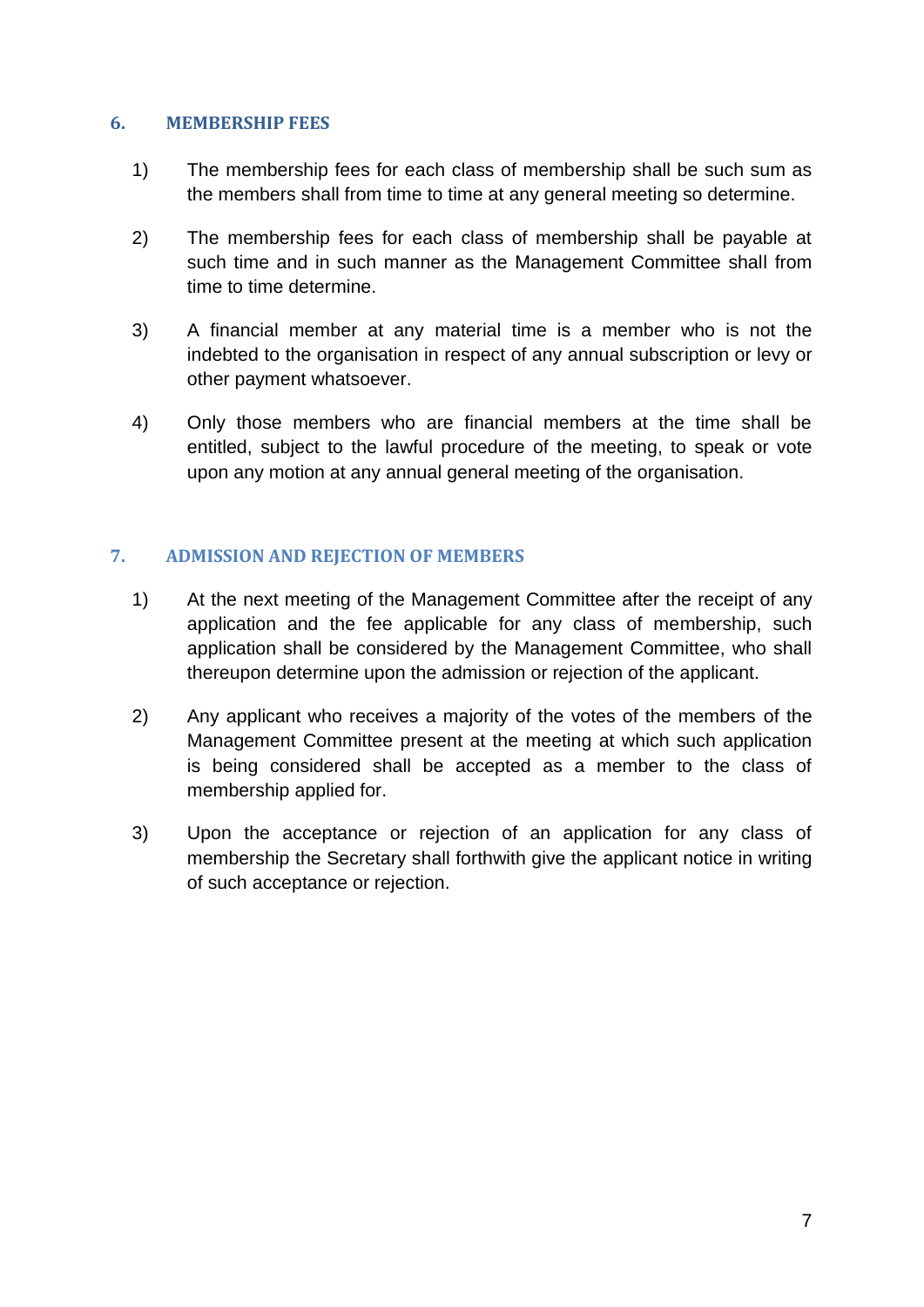## <span id="page-8-0"></span>**8. TERMINATION OF MEMBERSHIP**

- 1) A member may resign from the Association at any time by giving notice in writing to the Secretary. Such resignation shall take effect at the time such notice is received by the Secretary unless a later date is specified in the notice when it shall take effect on that later date.
- 2) If a member:
	- a) Is convicted of an indictable offence; or
	- b) Fails to comply with any of the provisions of these Rules; or
	- c) Has membership fees in arrears for a period of two months or more; or
	- d) Conducts himself or herself in a manner considered to be injurious or prejudicial to the character or interests of the Association.

The Management Committee shall consider whether the member's membership shall be terminated.

3) The member concerned shall be given a full and fair opportunity of presenting the member's case and if the Management Committee resolves to terminate the member's membership it shall instruct the Secretary to advise the member in writing accordingly.

## <span id="page-8-1"></span>**9. APPEAL AGAINST REJECTION OR TERMINATION OF MEMBERSHIP**

- 1) A person whose application for membership has been rejected or whose membership has been terminated may within one month of receiving written notification thereof, lodge with the Secretary written notice of the person's intention to appeal against the decision of the Management Committee.
- 2) Upon receipt of a notification of intention to appeal against rejection or termination of membership the Secretary shall convene, within three months of the date of receipt by the Secretary of such notice, a general meeting to determine the appeal. At any such meeting the applicant shall be given the opportunity to fully present the applicant's case and the Management Committee or those members thereof who rejected the application for membership or terminated the membership subsequently shall likewise have the opportunity of presenting its or their case. The appeal shall be determined by the vote of the members present at such meeting.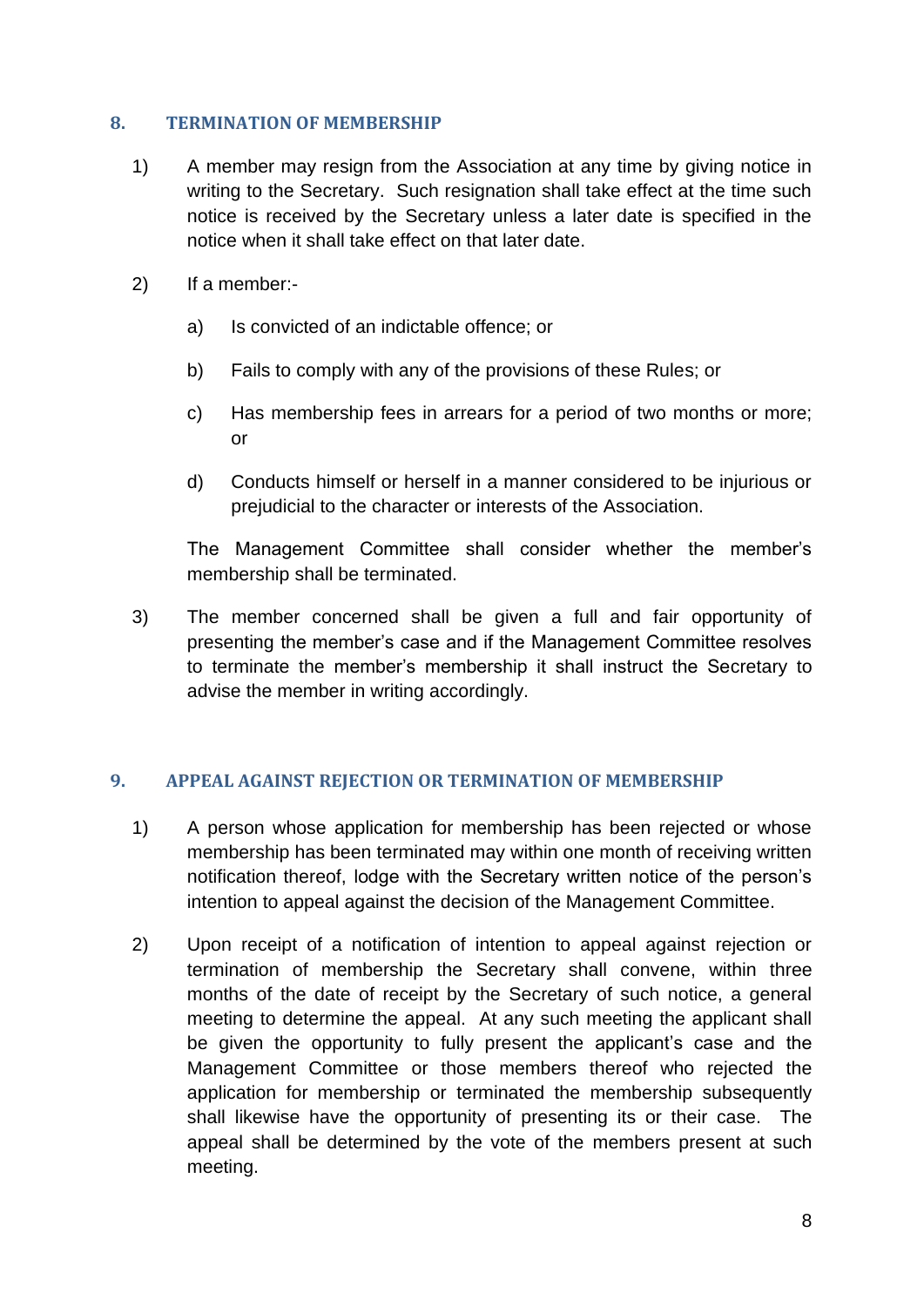3) Where a person, whose application is rejected, does not appeal against the decision of the Management Committee within the time prescribed by these rules or so appeals but the appeal is unsuccessful, the Secretary shall forthwith refund the amount of any fee paid.

## <span id="page-9-0"></span>**10. REGISTER OF MEMBERS**

- 1) The Management Committee shall cause a Register to be kept in which shall be entered the names and residential addresses of all persons admitted to membership of the Association and the dates of their admission.
- 2) Particulars shall also be entered into the Register of deaths, resignations, terminations, and reinstatements of membership and any further particulars as the Management Committee or the members at any general meeting may require from time to time.
- 3) The Register shall be open for inspection at all reasonable times by any member who previously applies to the Secretary for such inspection.

## <span id="page-9-1"></span>**11. SECRETARY**

- 1) If the association has not elected an interim officer as secretary for the association before its incorporation, the members of the management committee must appoint or elect a secretary for the association within 1 month after incorporation.
- 2) If a vacancy happens in the office of secretary, the members of the management committee must appoint or elect a secretary within 1 month after the vacancy.
- 3) The secretary must be an individual residing in Queensland, or in another State but not more than 65 km from the Queensland border, who is :
	- a) A member of the association elected by the association as secretary; or
	- b) A member of the association's management committee appointed by the committee as secretary;
	- c) Appointed by the management committee as secretary (whether or not the individual is a member of the association).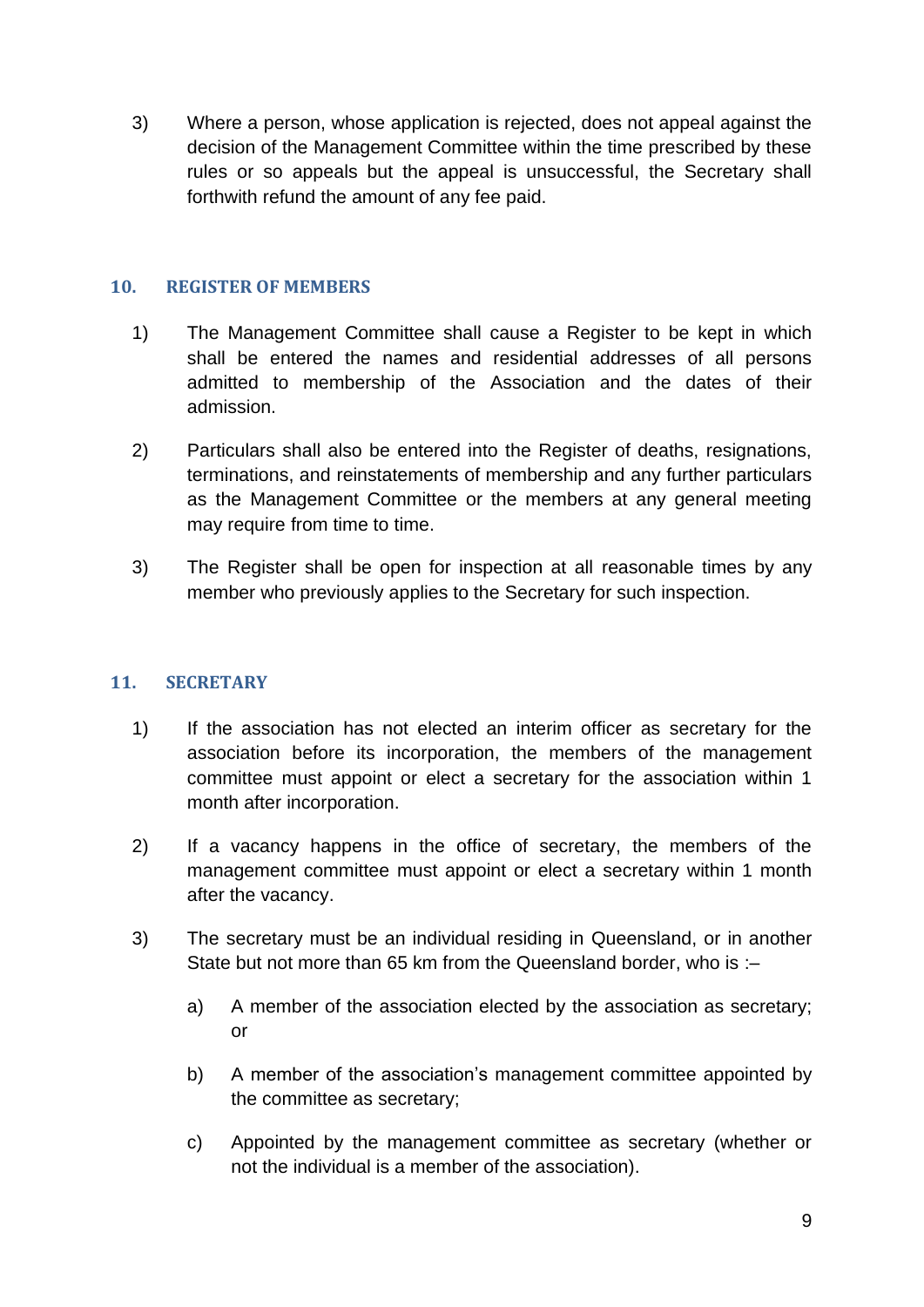4) The management committee may appoint and remove the secretary at any time.

## <span id="page-10-0"></span>**12. MEMBERSHIP OF MANAGEMENT COMMITTEE**

- 1) The Management Committee of the Association shall consist of a President, Vice-President, Treasurer, all of whom shall be members of the Association, and such number of other members as the members of the Association at any general meeting may from time to time elect or appoint.
- 2) At the annual general meeting of the Association, all the members of the Management Committee for the time being shall retire from office, but shall be eligible upon nomination for re-election.
- 3) The election of officers and other members of the Management Committee shall take place in the following manner:
	- a) Any two members of the Association shall be at liberty to nominate any other member to serve as an officer or other member of the Management Committee.
	- b) The nomination, which shall be in writing and signed by the member and the member's proposer and seconder, shall be lodged with the Secretary at least fourteen (14) days before the annual general meeting at which the election is to take place.
	- c) A list of the candidates' name in alphabetical order, with the proposers' and seconders' names, shall be posted in a conspicuous place in the office or usual place of meeting of the Association for at least seven (7) days immediately preceding the annual general meeting.
	- d) Balloting lists shall be prepared (if necessary) containing the names of the candidates in alphabetical order, and each member present at the annual general meeting shall be entitled to vote for any number of such candidates not exceeding the number of vacancies.
	- e) Should, at the commencement of such meeting, there be an insufficient number of candidates nominated, nominations may be taken from the floor of the meeting.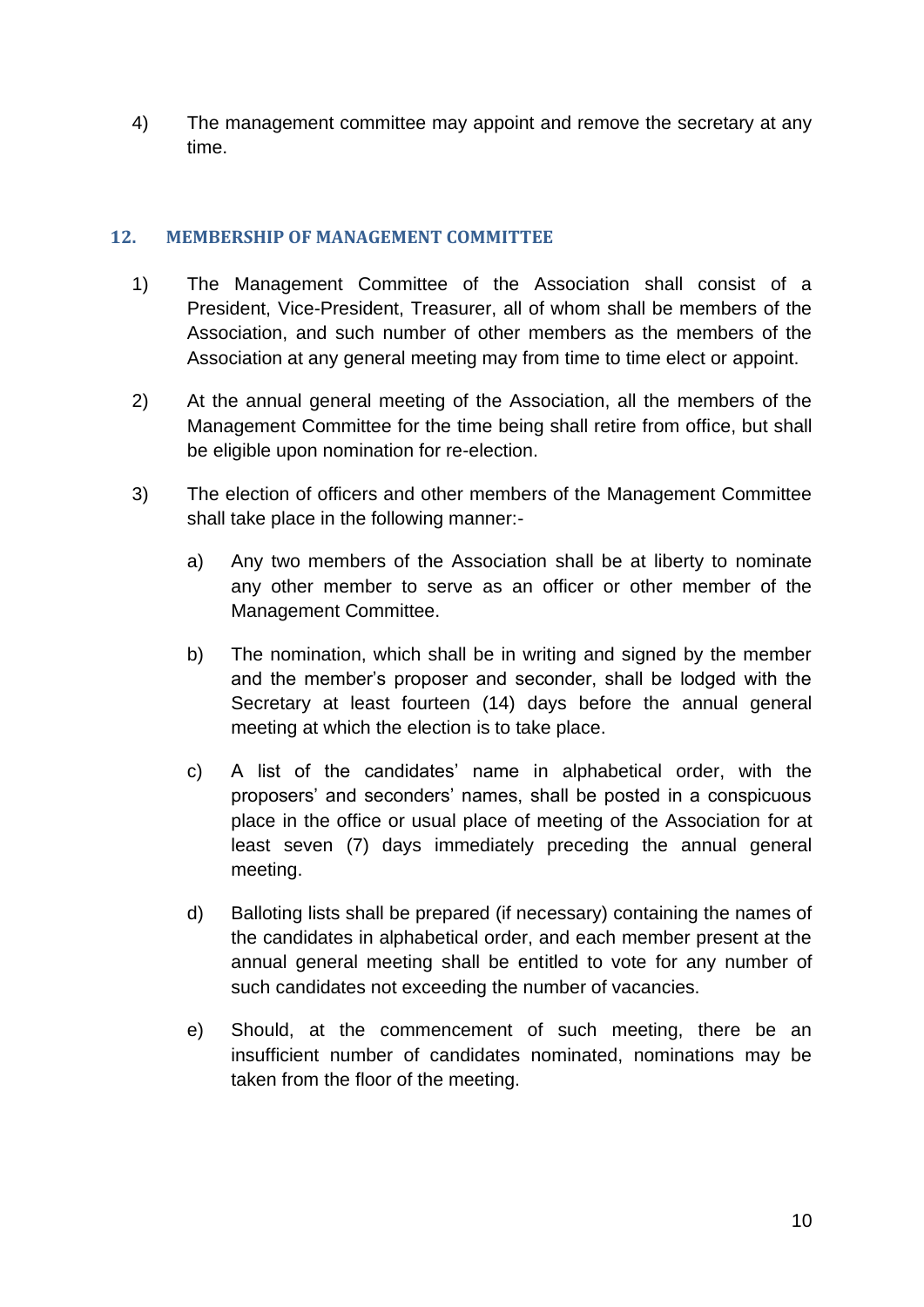13. Any member of the Management Committee may resign from membership of the Management Committee at any time by giving notice in writing to the Secretary but such resignation shall take effect at the time such notice is received by the Secretary unless a later date is specified in the notice when it shall take effect on that later date or such member may be removed from office at a general meeting of the Association where that member shall be given the opportunity to fully present the member's case. The question of removal shall be determined by the vote of the members present at such a general meeting. There is no right of appeal against a member's removal from office under this section.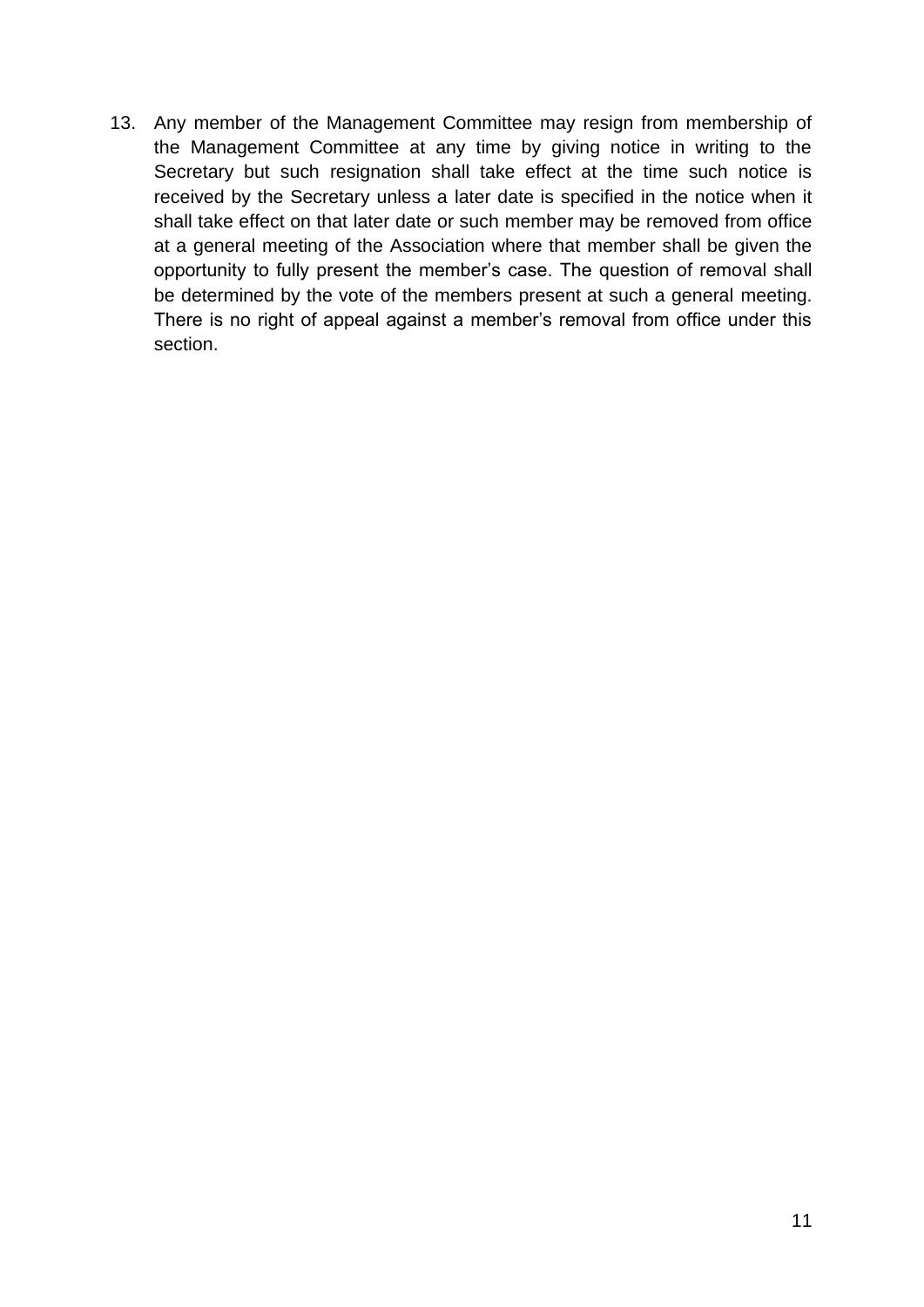## <span id="page-12-0"></span>**14. VACANCIES ON MANAGEMENT COMMITTEE**

- 1) The Management Committee shall have power at any time to appoint any member of the Association to fill any casual vacancy on the Management Committee until the next annual general meeting.
- 2) The continuing members of the Management Committee may act notwithstanding any casual vacancy in the Management Committee, but if and so long as their number is reduced below the number fixed by or pursuant to these Rules as the necessary quorum of the Management Committee, the continuing member or members may act for the purpose of increasing the number of members of the Management Committee to that number or of summoning a general meeting of the Association, but for no other purpose.

## <span id="page-12-1"></span>**15. FUNCTIONS OF THE MANAGEMENT COMMITTEE**

- 1) Except as otherwise provided by these Rules and subject to resolutions of the members of the Association carried at any general meeting the Management Committee:
	- a) Shall have the general control and management of the administration of the affairs, property and funds of the Association; and
	- b) Shall have authority to interpret the meaning of these Rules and any matter relating to the Association on which these rules are silent.
- 2) The Management Committee may exercise all the powers of the Association:
	- a) To borrow or raise or secure the payment of money in such manner as the members of the Association may think fit and secure the same or the payment or performance of any debt, liability, contract, guarantee or other engagement incurred or to be entered into by the Association in any way and in particular by the issue of debentures, perpetual or otherwise, charge upon all or any of the Association's property, both present and future, and to purchase, redeem or pay off any such securities.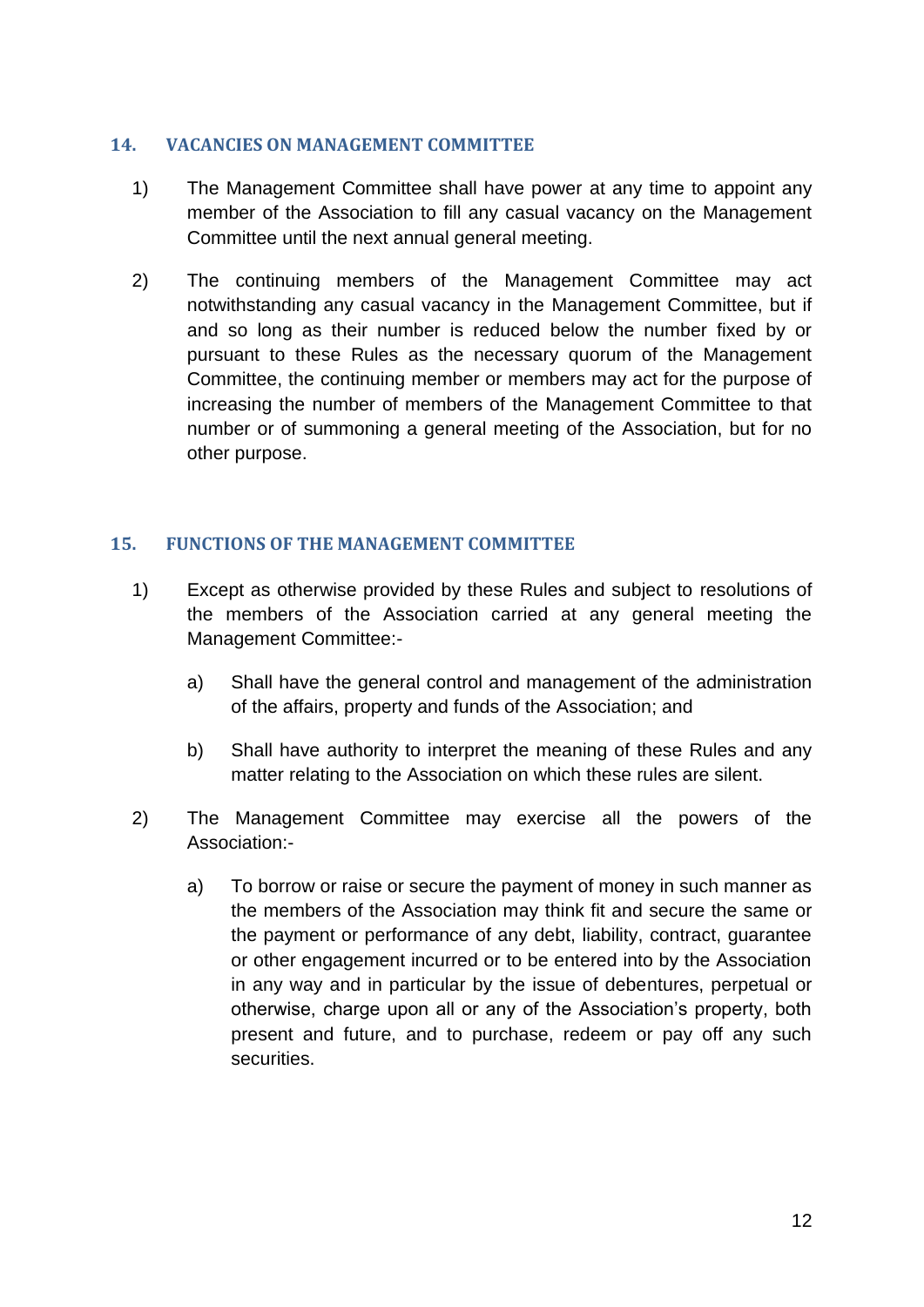- b) To borrow money from members at a rate of interest not exceeding interest at the rate for the time being charged by bankers in Brisbane for overdrawn accounts on money lent, whether the term of the loan be short or long, and to mortgage or charge its property or any part thereof and to issue debentures and other securities, whether outright or as security for any debt, liability or obligation of the Association, and to provide and pay off any such securities; and
- c) To invest in such manner as the members of the Association may from time to time determine.
- 3) For sub-section (2) (b) the rate of interest must not be more than the rate for the time being charged for over drawn accounts for money lent (whatever the term of the loan) by  $$ 
	- a) The financial institution for the association; or
	- b) If there is more than one financial institution for the association the financial institution nominated by the association.

## <span id="page-13-0"></span>**16. MEETINGS OF MANAGEMENT COMMITTEE**

- 1) Subject to subsections (2) to (9) the Management Committee may conduct its proceedings as it considers appropriate.
- 2) The Management Committee shall meet at least once every 4 calendar months to exercise its functions. The Management Committee must decide how a meeting is to be called. Notice of a meeting is to be given in the way decided by the Management Committee.
- 3) A special meeting of the Management Committee shall be convened by the Secretary on the requisition in writing signed by not less than one-third of the members of the Management Committee, which requisition shall clearly state the reasons why such special meeting is being convened and the nature of the business to be transacted thereat.
- 4) At every meeting of the Management Committee, a quorum will constitute 4 committee members made up of 2 executive and at least 1 general committee member.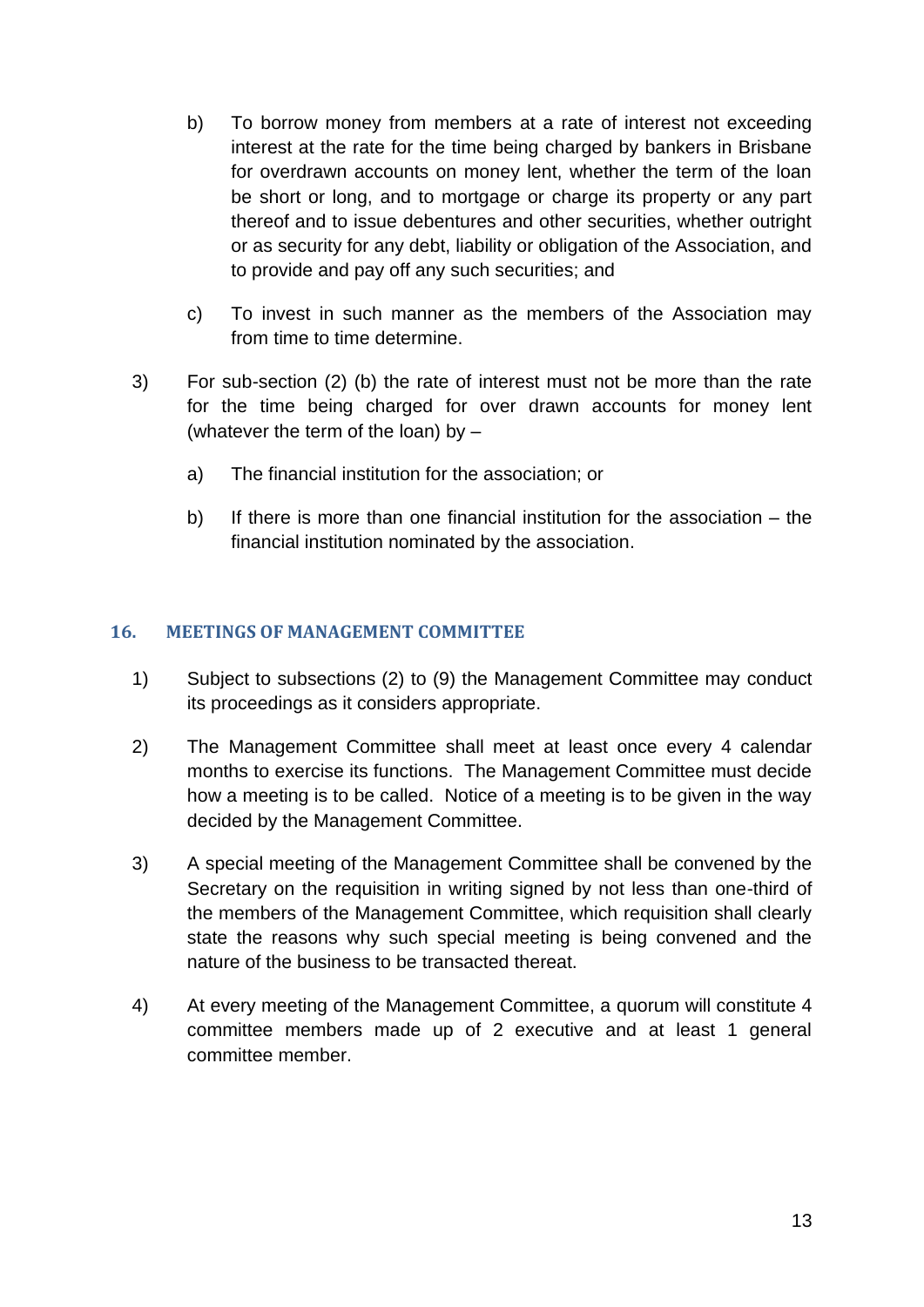- 5) Subject as previously provided in this section, the Management Committee may meet together and regulate its proceedings as it thinks fit: However, questions arising at any meeting of the Management Committee shall be decided by a majority of votes and, in the case of equality of votes, the question shall be deemed to be decided in the negative.
- 6) A member of the Management Committee shall not vote in respect of any contract or proposed contract with the Association in which the member is interested, or any matter arising thereout, and if the member does so vote the member's vote shall not be counted.
- 7) Not less than fourteen (14) days notice shall be given by the Secretary to members of the Management Committee of any special meeting of the Management Committee. Such notice shall clearly state the nature of the business to be discussed thereat.
- 8) The President shall preside as Chairperson at every meeting of the Management Committee, or if there is no President, or if at any meeting the President is not present within ten minutes after the time appointed for holding the meeting, the Vice-President shall be chairperson or if the Vice-President is not present at the meeting then the members may choose one of their number to be Chairperson of the meeting.
- 9) If within half an hour from the time appointed for the commencement of the Management Committee meeting a quorum is not present the meeting, if convened upon the requisition of members of the Management Committee, shall lapse. In any other case it shall stand adjourned to the same day in the next week at the same time and place, or to such other day and at such other time and place as the Management Committee may determine, and if at the adjourned meeting a quorum is not present within half an hour from the time appointed for the meeting, the meeting shall lapse.
- 17.
	- 1) The Management Committee may delegate any of its powers to a subcommittee consisting of such members of the Association as the Management Committee thinks fit. Any sub-committee so formed shall in the exercise of the powers so delegated conform to any regulations that may be imposed on it by the Management Committee.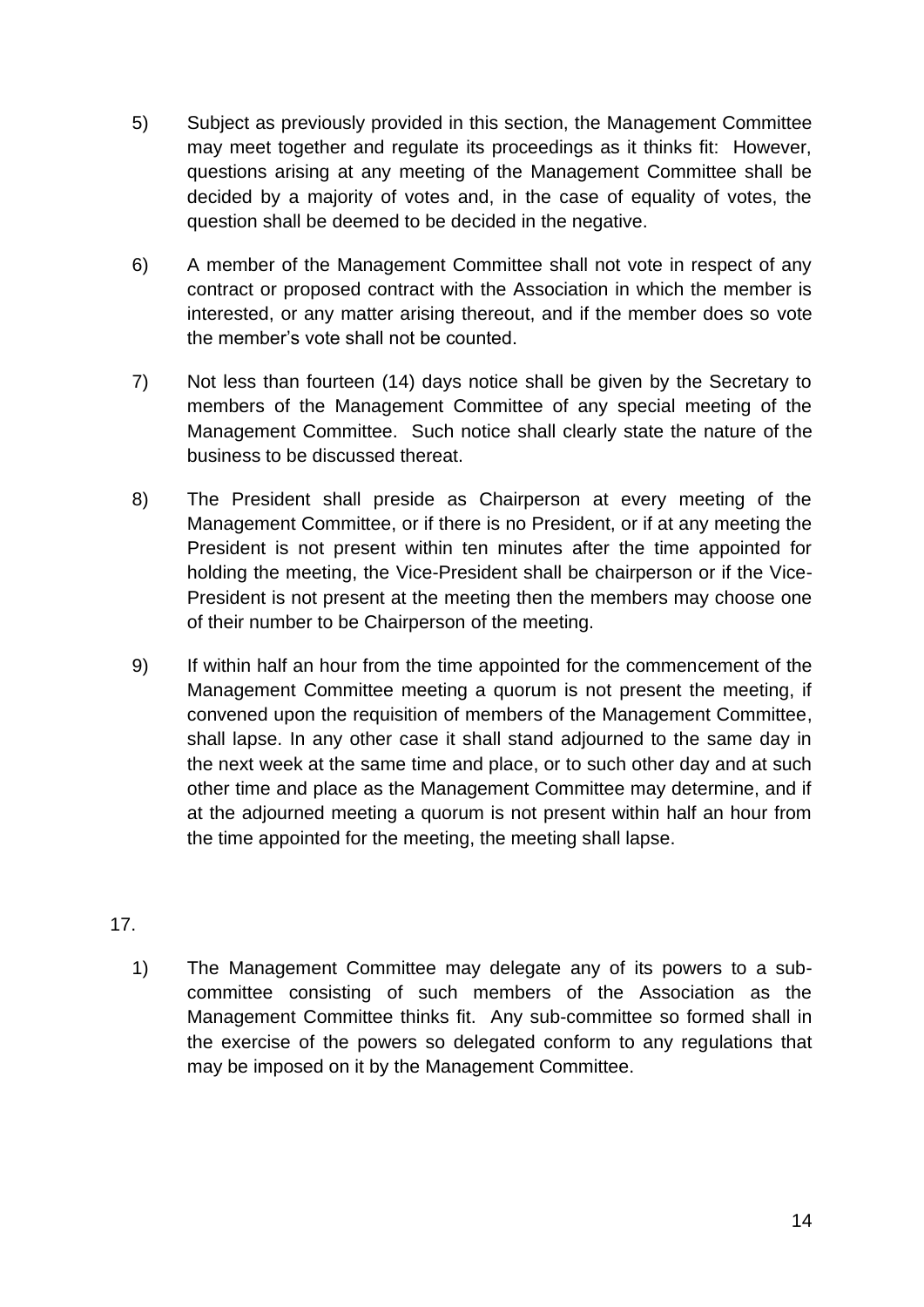- 2) A sub-committee may elect a Chairperson of its meetings. If no such Chairperson is elected, or if at any meeting the Chairperson is not present within ten minutes after the time appointed for holding the meeting, the members present may choose one of their number to be Chairperson of the meeting.
- 3) A sub-committee may meet and adjourn as it thinks proper. Questions arising at any meeting shall be determined by a majority of votes of the members present and, in the case of an equality of votes, the question shall be deemed to be decided in the negative.
- 18. All acts done by any meeting of the Management Committee or of a subcommittee or by any person acting as a member of the Management Committee shall, notwithstanding that it is afterwards discovered that there was some defect in the appointment of any such member of the Management Committee or person acting as aforesaid, or that the members of the Management Committee or any of them were disqualified, be as valid as if every such person had been duly appointed and was qualified to be a member of the Management Committee.
- 19. A resolution in writing signed by all members of the Management Committee for the time being entitled to receive notice of a meeting of the Management Committee shall be as valid and effectual as if it had been passed at a meeting of the Management Committee duly convened and held. Any such resolution may consist of several documents in like form, each signed by one or more members of the Management Committee.

## <span id="page-15-0"></span>**20. ANNUAL GENERAL OR GENERAL MEETING**

- 1) The first general meeting must be held not less than 1 month, and not more than 3 months, after the incorporation of the Association, and at such a place as the Management Committee may determine. The business to be conducted at the first general meeting must include the appointment of an auditor.
- 2) The first annual general meeting must be held within 18 months after the day the association is incorporated.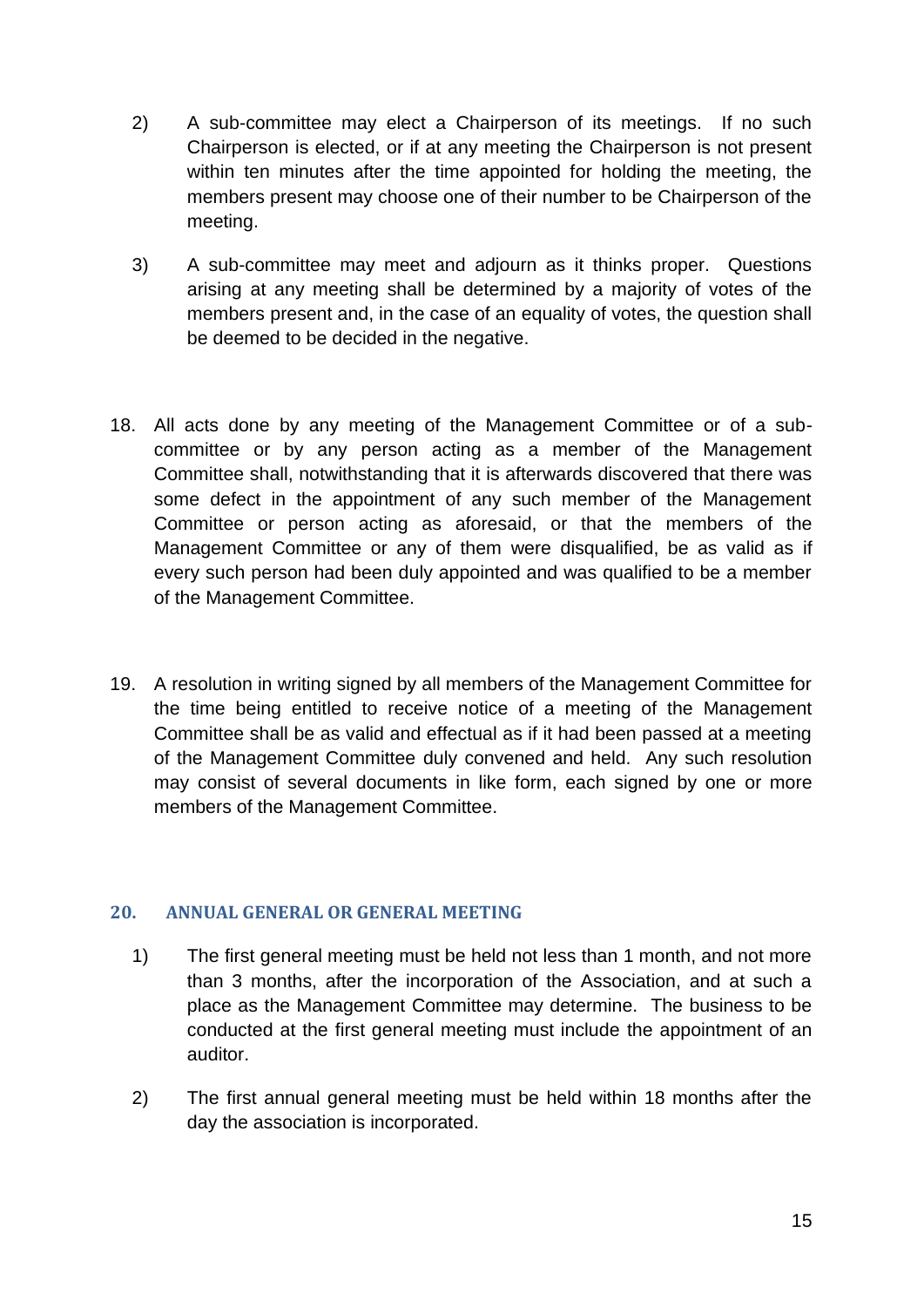- 3) Each subsequent annual general meeting must be held:
	- a) at least once each year; and
	- b) within 6 months after the end of the association's previous financial year.
- 21. The following business must be transacted at every annual general meeting
	- 1) The receiving of the statement of income and expenditure, assets and liabilities and of mortgages, charges and securities affecting the property of the Association for the last financial year.
	- 2) The receiving of the auditor's report on the financial affairs of the association for the last financial year.
	- 3) The presenting of the audited statement to the meeting for adoption.
	- 4) The election of members of the Management Committee.
	- 5) The appointment of an auditor.
- 22. The Secretary shall convene a special general meeting by sending out notice of the meeting within 14 days of:-
	- 1)
- a) Being directed to do so by the Management Committee; or
- b) Being given a requisition in writing signed by not less than one-third of the members presently on the Management Committee or not less that the number of ordinary members of the Association which equals double the number of members presently on the Management Committee plus one.
- c) Being given a notice in writing of an intention to appeal against the decision of the Management Committee to reject an application for membership or to terminate the membership of any person.
- 2) A requisition mentioned in subsection (1) (b) shall clearly state the reasons why such special general meeting is being convened and the nature of the business to be transacted thereat.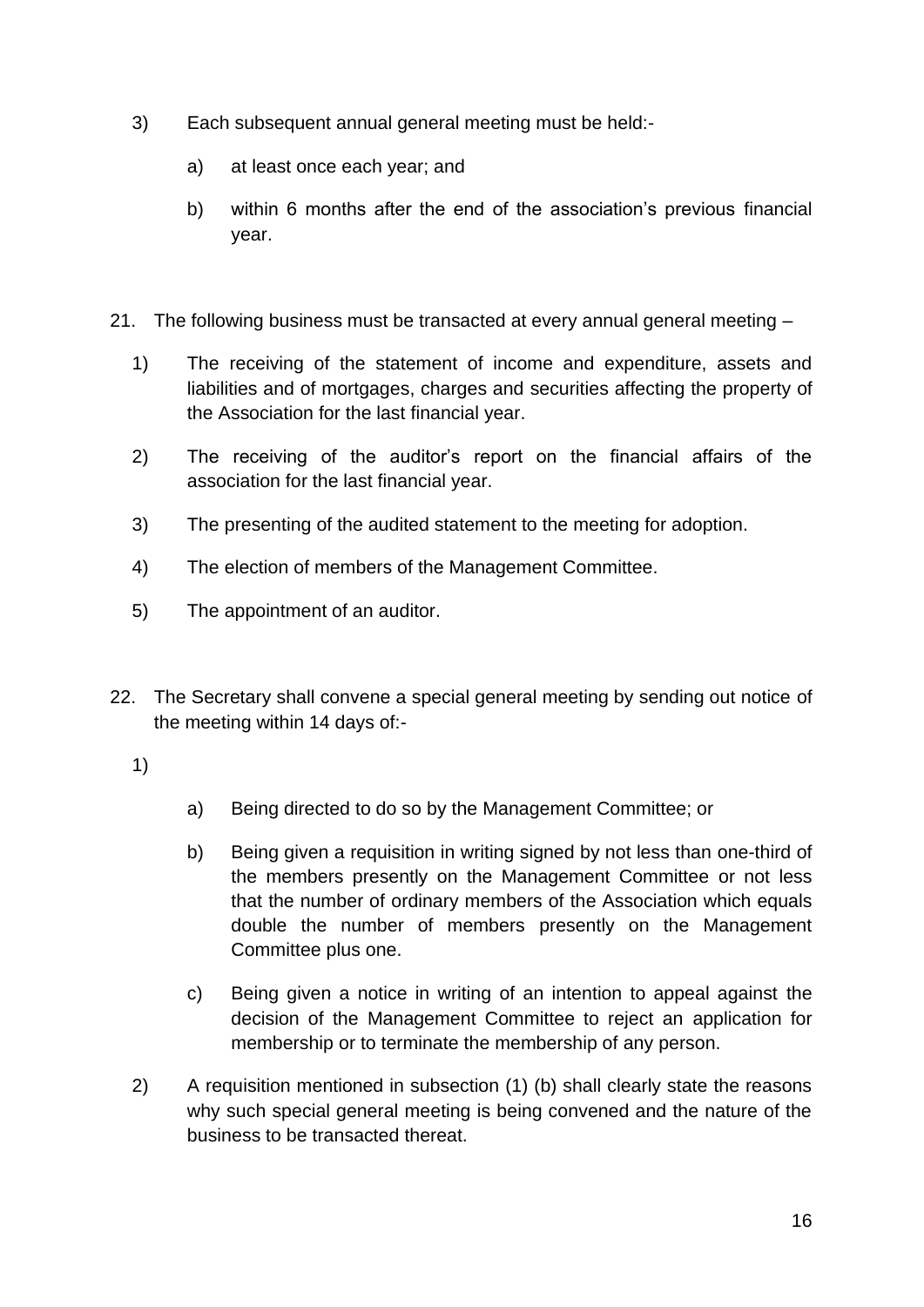- 1) At any general meeting the number of members required to constitute a quorum shall be double the number of members presently on the Management Committee plus one.
- 2) No business shall be transacted at any general meeting unless a quorum of members is present at the time when the meeting proceeds to business. For the purpose of the Rule "member" includes a person attending as a proxy or as representing a corporation which is a member.
- 3) If within half an hour from the time appointed for the commencement of a general meeting a quorum is not present, the meeting, if convened upon the requisition of members of the Management Committee or the Association, shall lapse. In any other case it shall stand adjourned to the same day in the next week at the same time and place, or to such other day and at such other time and place as the Management Committee may determine, and if at the adjourned meeting a quorum is not present within half an hour from the time appointed for the meeting, the members present shall be a quorum.
- 4) The Chairperson may, with the consent of any meeting at which a quorum is present (and shall if so directed by the meeting), adjourn the meeting from time to time and from place to place, but no business shall be transacted at any adjourned meeting other than the business left unfinished at the meeting from which the adjournment took place. When a meeting is adjourned for thirty days or more, notice of the adjourned meeting shall be given as in the case of an original meeting.

Save an aforesaid it shall not be necessary to give any notice of an adjournment or of the business to be transacted at an adjourned meeting.

## 24.

- 1) The Secretary shall convene all general meetings of the Association by giving not less than fourteen (14) days notice of any such meeting to the members of the Association.
- 2) The manner by which such notice shall be given shall be determined by the Management Committee: However, notice of any meeting convened for the purpose of hearing and determining the appeal of a member against the rejection or termination of the member's membership by the Management Committee, shall be in writing. Notice of a general meeting shall clearly state the nature of the business to be discussed thereat.

23.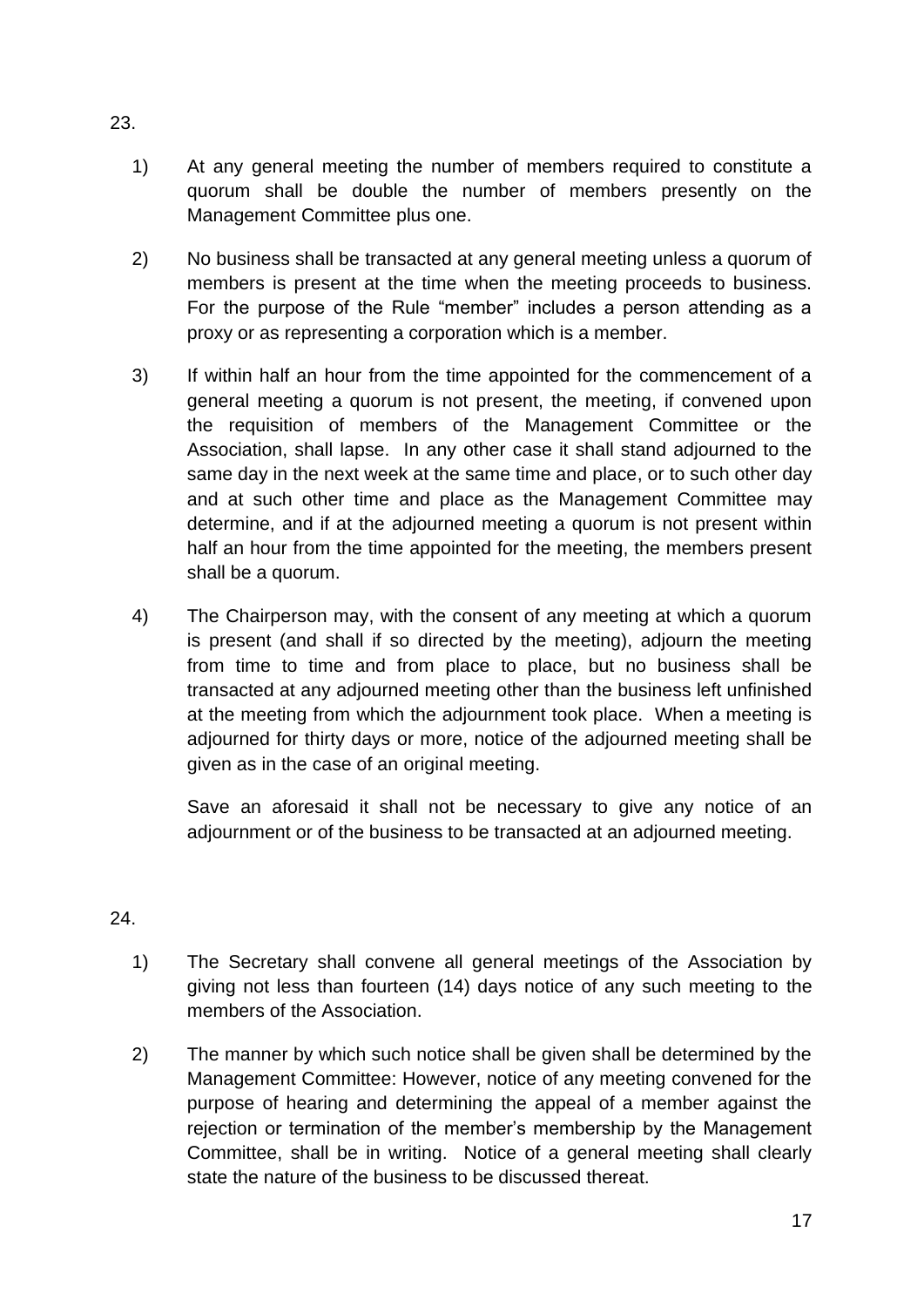- 1) Unless otherwise provided by these rules, at every general meeting
	- a) the President shall preside as chairperson, or if there is no President, or if the President is not present within 15 minutes after the time appointed for the holding of the meeting or is unwilling to act, the Vice-President shall be the chairperson or if the Vice-President is not present or is unwilling to act then the members present shall elect one of their number to be chairperson of the meeting; and
	- b) The Chairperson shall maintain order and conduct the meeting in a proper and orderly manner; and
	- c) Every question, matter or resolution shall be decided by a majority of votes of the members present; and
	- d) Every financial member present shall be entitled to 1 vote and in the case of an equality of votes the chairperson shall have a second or casting vote; and however, no member shall be entitled to vote at any general meeting if the member's annual subscription is more than 1 month in arrears at the date of the meeting; and
	- e) Voting shall be by show of hands or a division of members, unless not less that one-fifth of the members present demand a ballot, in which event there shall be a secret ballot; and the chairperson shall appoint 2 members to conduct the secret ballot in such manner a the chairperson shall determine and the result of the ballot as declared by the chairperson shall be deemed to be the resolution of the meeting at which the ballot was demanded; and
	- f) A member may vote in person or by proxy or by attorney and on the show of hands every person present who is a member or a representative of a member shall have one vote and in a secret ballot every member present in person or by proxy or by attorney or other duly authorised representative shall have one vote; and
	- g) The instrument appointing a proxy shall be in writing, in the common or usual form under the hand of the appointor or of the appointor's attorney duly authorised in writing or, if the appointor is a corporation, either under seal or under the hand of an officer or attorney duly authorised; and a proxy may but need not be a member of the association; and the instrument appointing a proxy shall be deemed to confer authority to demand or join in demanding a secret ballot; and

25.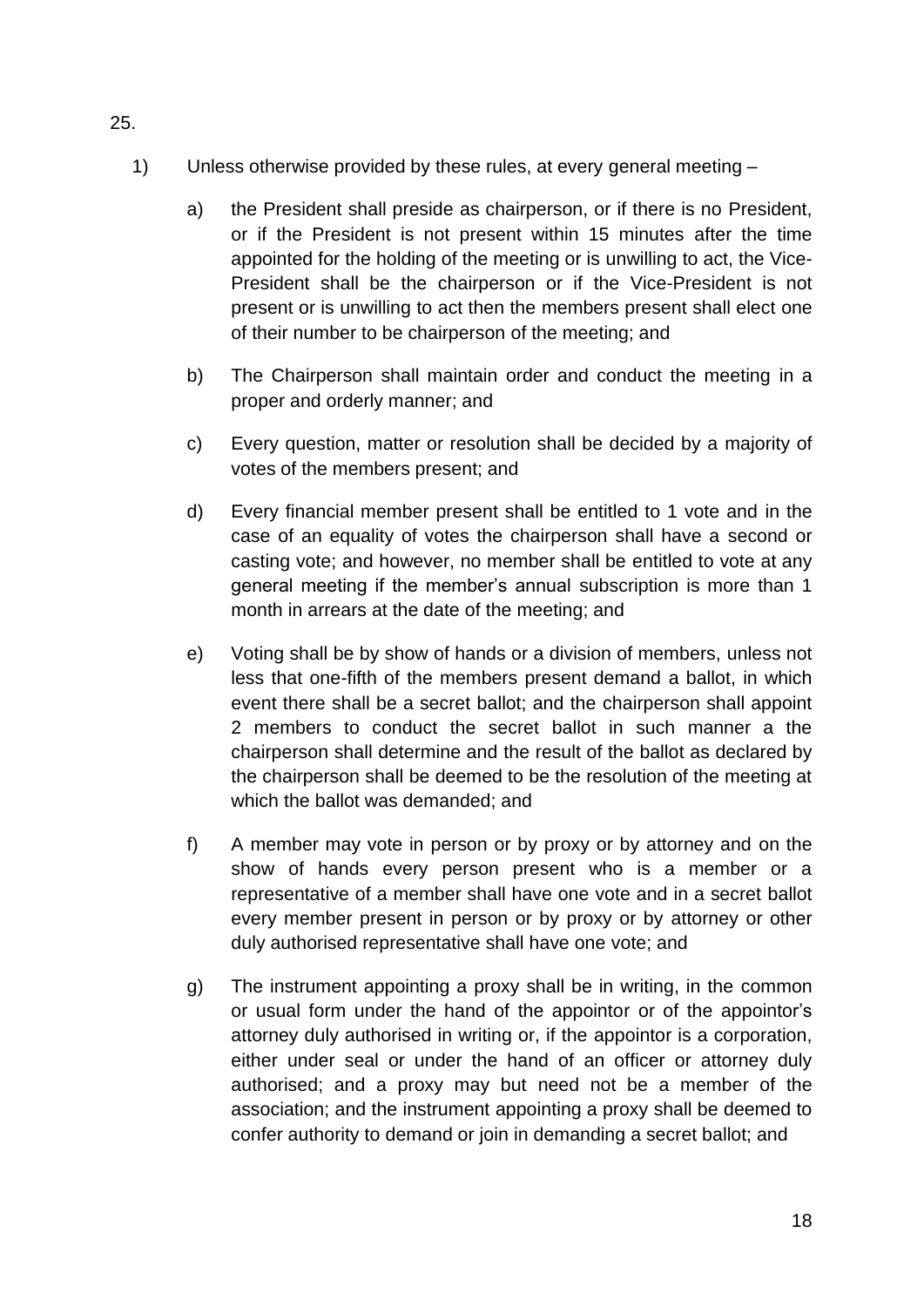h) Where it is desired to afford members an opportunity of voting for or against a resolution the instrument appointing a proxy shall be in the following form or a form as near thereto as circumstances permit -

## **ASSOCIATION:**

I, discriming the of  $\mathcal{I}$ ; being a member of the abovementioned Association, hereby appoint of or failing the member, of example of the state of  $\sim$ , as my proxy to vote for me on my behalf at the (annual) general meeting of the Association, to be held on the day of 20, and at any adjourned thereof. Signed this day of 20 . **Signature** This form is to be used \*in favour/against of the resolution

\*Strike out whichever is not desired. (Unless otherwise instructed, the Proxy may vote at the proxy thinks fit);

i) The instrument appointing a proxy shall be deposited with the Secretary prior to the commencement of any meeting or adjourned meeting at which the person named in the instrument proposes to vote; and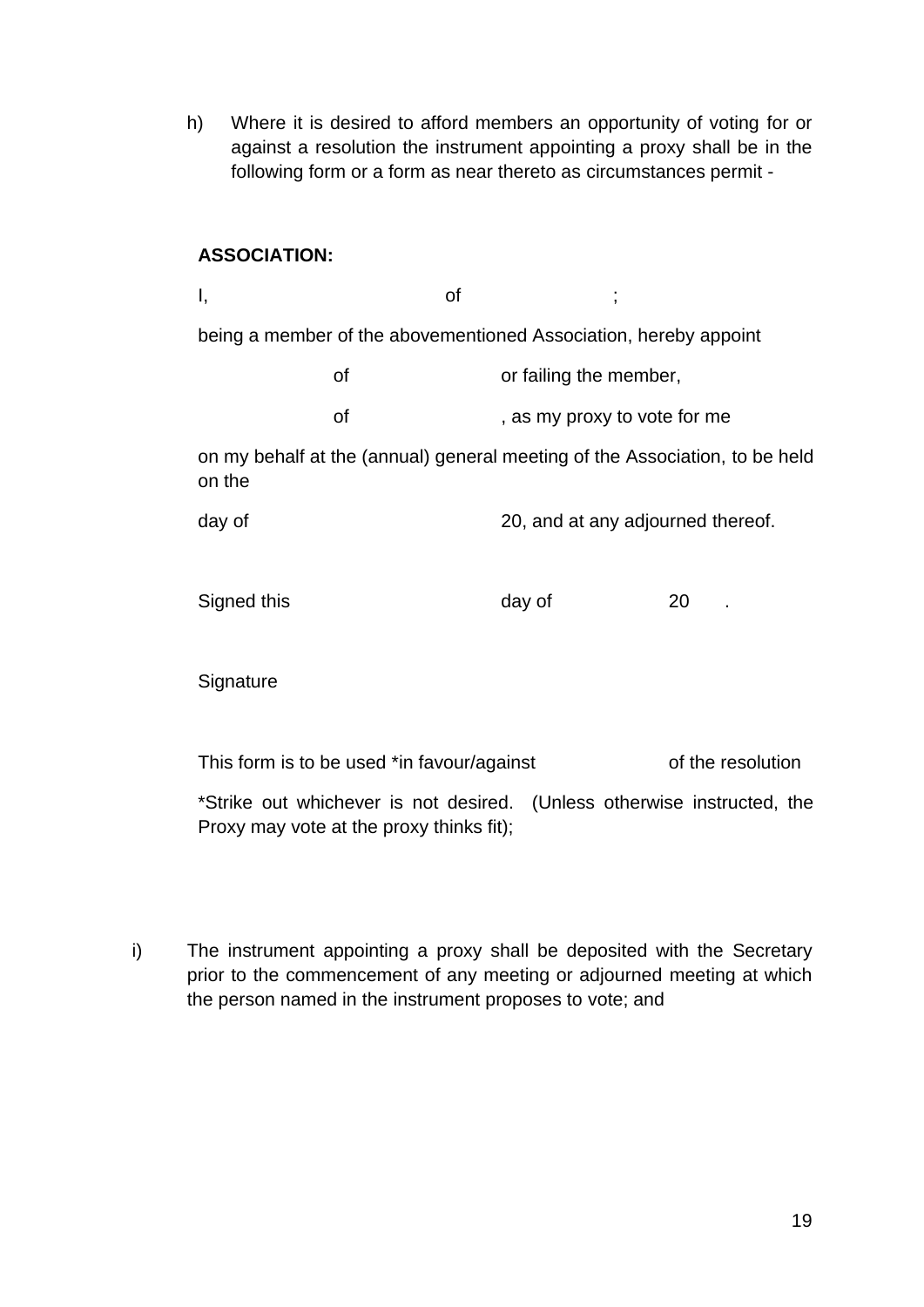j) The Secretary shall cause full and accurate minutes of all questions, matters, resolutions and other proceedings of every Management Committee meeting and general meeting to be entered in a book to be open for inspection at all reasonable times by any financial member who previously applies to the Secretary for that inspection. For the purpose of ensuring the accuracy of the recording of such minutes, the minutes of every Management Committee meeting shall be signed by the Chairperson of that meeting or the Chairperson of the next succeeding Management Committee meeting verifying their accuracy. Similarly, the minutes of every general meeting shall be signed by the Chairperson of that meeting or the Chairperson of the next succeeding general meeting.

However, the minutes of any annual general meeting shall be signed by the Chairperson of that meeting or the Chairperson of the next succeeding general meeting or annual general meeting, verifying their accuracy.

## <span id="page-20-0"></span>**26. BY - LAWS**

The Management Committee may from time to time make, amend or repeal by-laws, not inconsistent with these rules, for the internal management of the Association and any by-law may be set aside by a general meeting of members.

## <span id="page-20-1"></span>**27. ALTERATION OF RULES**

Subject to the provision of the Associations Incorporation Act 1981, these rules may be amended, rescinded or added to from time to time by a special resolution carried at any general meeting. However an amendment, repeal or addition is valid only if it is registered by the chief executive.

## <span id="page-20-2"></span>**28. COMMON SEAL**

The Management Committee shall provide for a Common Seal and for its safe custody. The Common Seal shall only be used by the authority of the Management Committee and every instrument to which the seal is affixed shall be signed by a member of the Management Committee and shall be countersigned by the Secretary or by a second member of the Management Committee or by some other person appointed by the Management Committee for the purpose.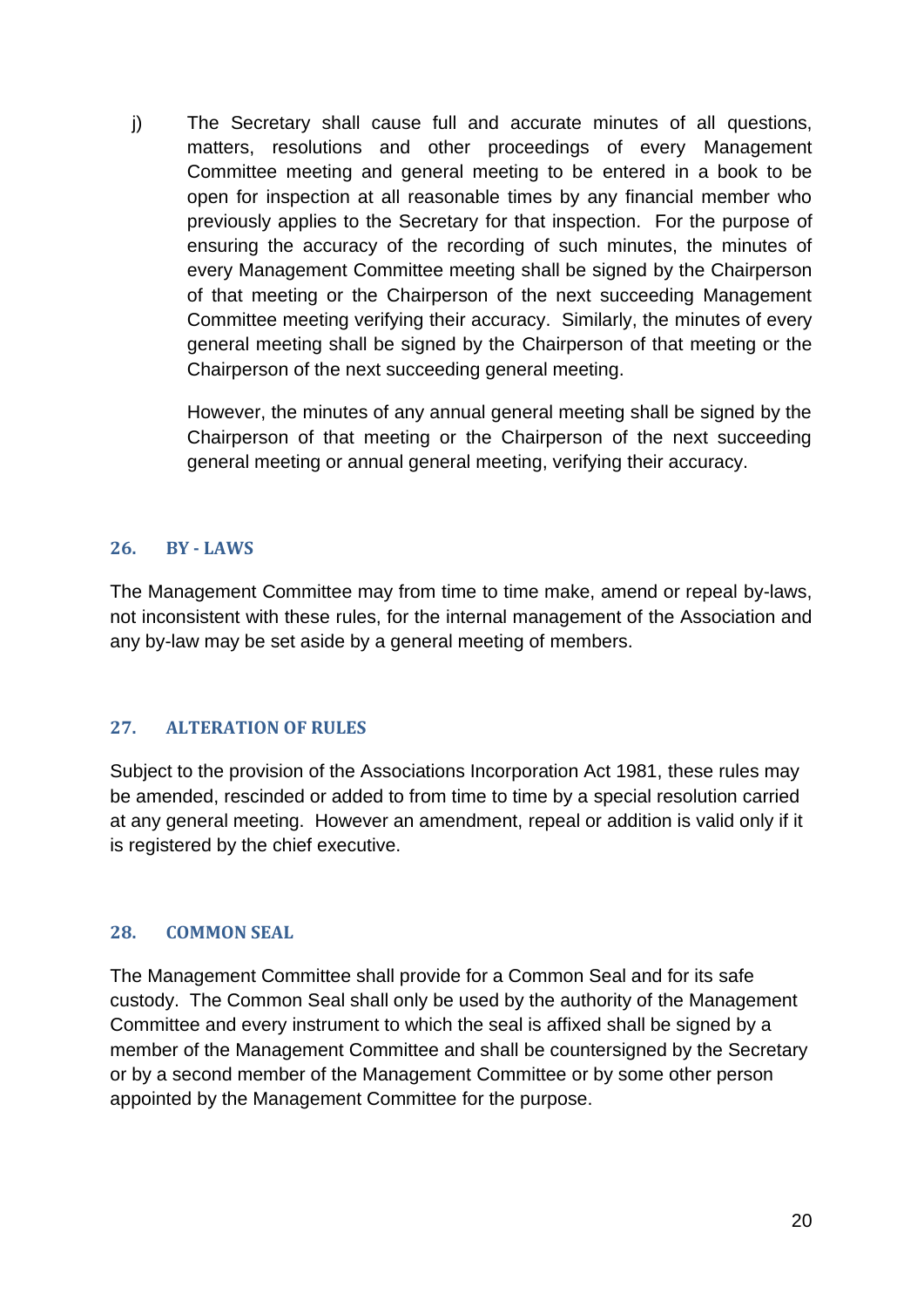### <span id="page-21-0"></span>**29. FUNDS AND ACCOUNTS**

- 1) The Funds of the Association must be kept in the name of the Association in a financial institution decided by the Management Committee.
- 2) Records and accounts must be kept in the English language showing full and accurate particulars of the financial affairs of the Association.
- 3) All amounts must be deposited in the financial institution account as soon as practicable after receipt.
- 4) If an amount of one hundred dollars or more is paid by Cheque, the cheque must be signed by any two of the following
	- a) President
	- b) Secretary
	- c) Treasurer
	- d) Other member authorised by the Management Committee for the purpose.
- 5) Cheques, other than cheques for wages, allowances or petty cash recoupment, must be crossed "not negotiable".
- 6) A petty cash account must be kept on the imprest system, and the Management Committee must decide the amount of petty cash to be kept in the account.
- 7) All expenditure must be approved or ratified at a Management Committee meeting.
- 8) The Treasurer must, as soon as practicable after the end of each financial year, ensure a statement containing the following particulars is prepared –
	- a) The income and expenditure for the financial year just ended;
	- b) The Associations assets and liabilities at the close of the year.
	- c) The mortgages, charges and securities affecting the property of the Association at the close of the year.
- 9) If the association is incorporated within 3 months of the end of the Association's financial year, sub-section (8) does not apply for the financial year in which the Association is incorporated.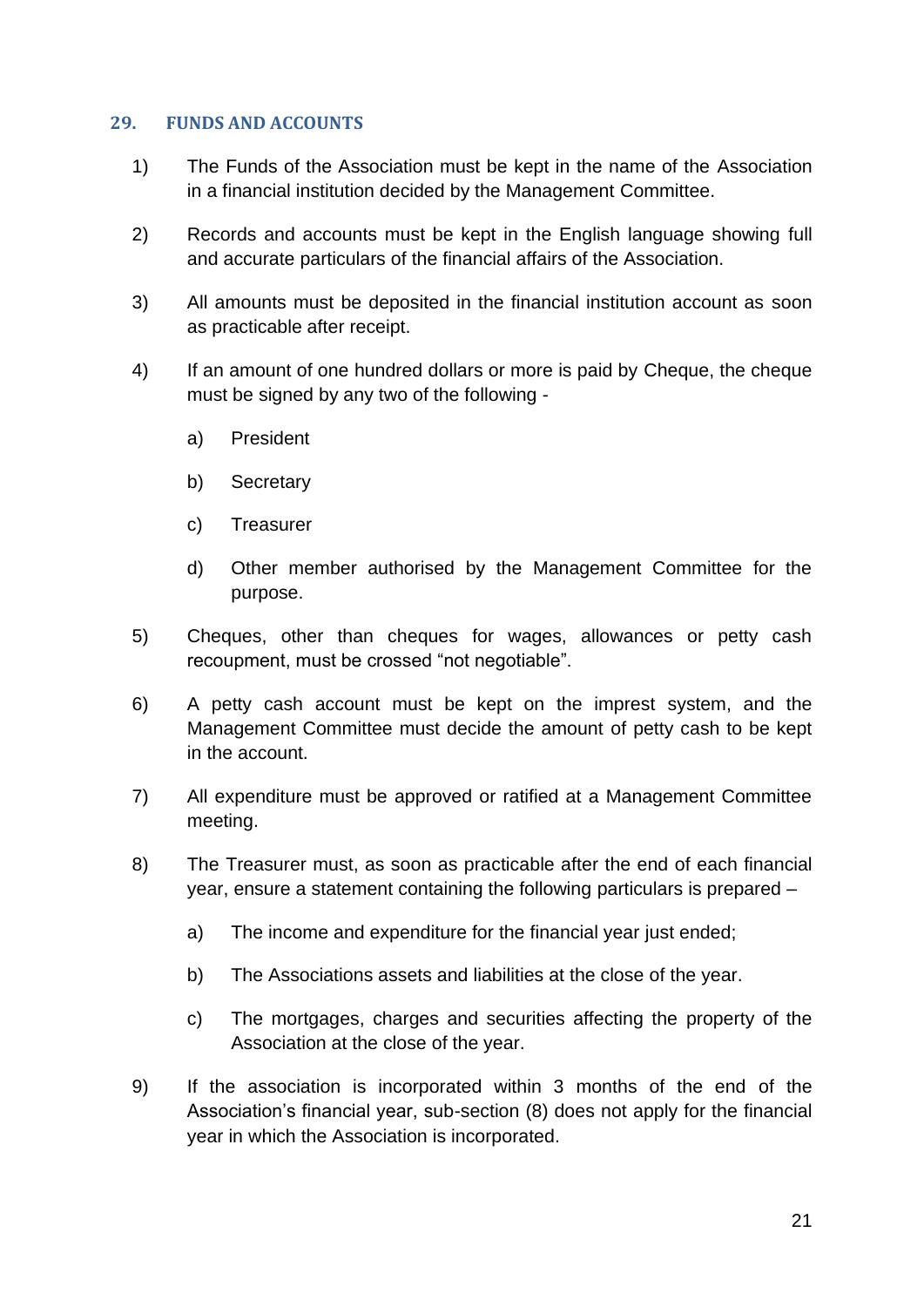- 10) The auditor must examine the statement prepared under sub-section (8) and present a report about it to the Secretary before the next annual general meeting following the financial year for which the audit was made.
- 11) The income and property of the Association must be used solely in promoting the Association's objects and exercising the Association's powers as set out herein and no portion thereof shall be distributed, paid or transferred directly or indirectly by way of dividend, bonus or otherwise by way of profit to or amongst the members of the Association provided that nothing herein contained shall prevent the payment in good faith of interest to any such member in respect of moneys advanced by him or her to the Association or otherwise owing by the Association to him or her, or of remuneration to any officers or servants of the Association or to any member of the Association or other person in return for any services actually rendered to the Association provided further that nothing herein contained shall be construed so as to prevent the payment or repayment to any member of out of pocket expenses, money lent, reasonable and proper charges for goods hired by the Association or reasonable and proper rent for premises demised or let to the Association.

## <span id="page-22-0"></span>**30. DOCUMENTS**

The Management Committee shall provide for the safe custody of books, documents, instruments of title and securities of the Association.

## <span id="page-22-1"></span>**31. FINANCIAL YEAR**

The financial year of the Association shall close on 30<sup>th</sup> June in each year.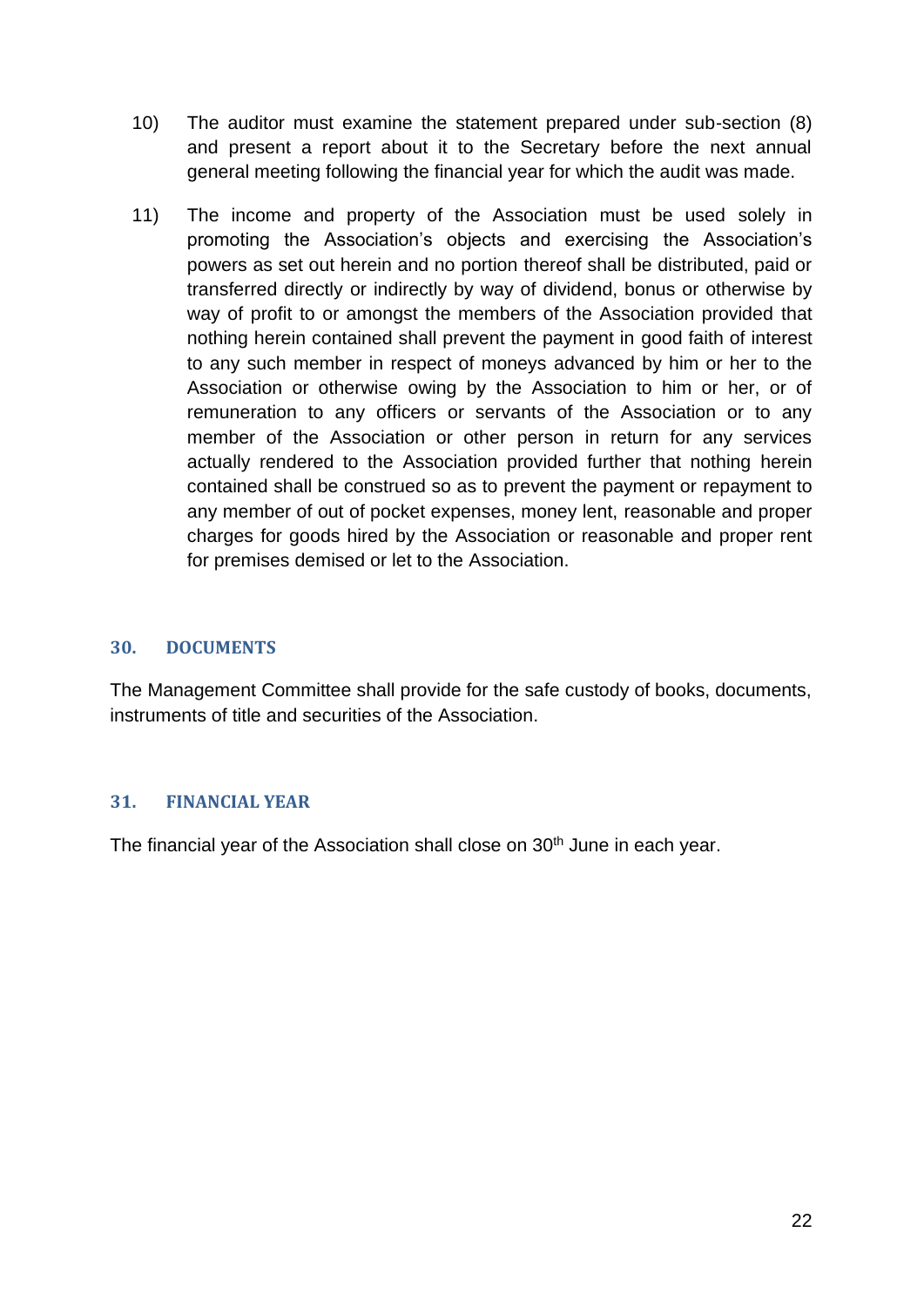## <span id="page-23-0"></span>**32. DISTRIBUTION OF SURPLUS ASSETS TO ANOTHER ENTITY**

- 1) If upon the winding up or dissolution of the Association any property remains, after satisfaction of all its debts and liabilities, that property must not be paid to or distributed among the members of the Association but must be given or transferred to some other institution or institutions determined by the members of the Association at or before the time of dissolution which has similar objects to the Association and which is approved by the Commissioner of Taxation as a public benevolent institution for the purposes of any Commonwealth Taxation Act.
- 2) If the members do not make the necessary determination under rule 32 1), the Association may apply to the Supreme Court to determine the institution or institutions.

Provided that in relation to monies and gifts received by virtue of the associations deductible gift recipient status the following sub-clause shall take effect:

- 3) If the organisation is wound up or its endorsement as a deductible gift recipient is revoked (whichever occurs first), any surplus of the following assets shall be transferred to another organisation to which income tax deductible gifts can be made:
	- a) Gifts of money or property for the principal purpose of the organisation.
	- b) Contributions made in relation to an eligible fundraising event held for the principal purpose of the organisation.
	- c) Money received by the organisation because of such gifts and contributions.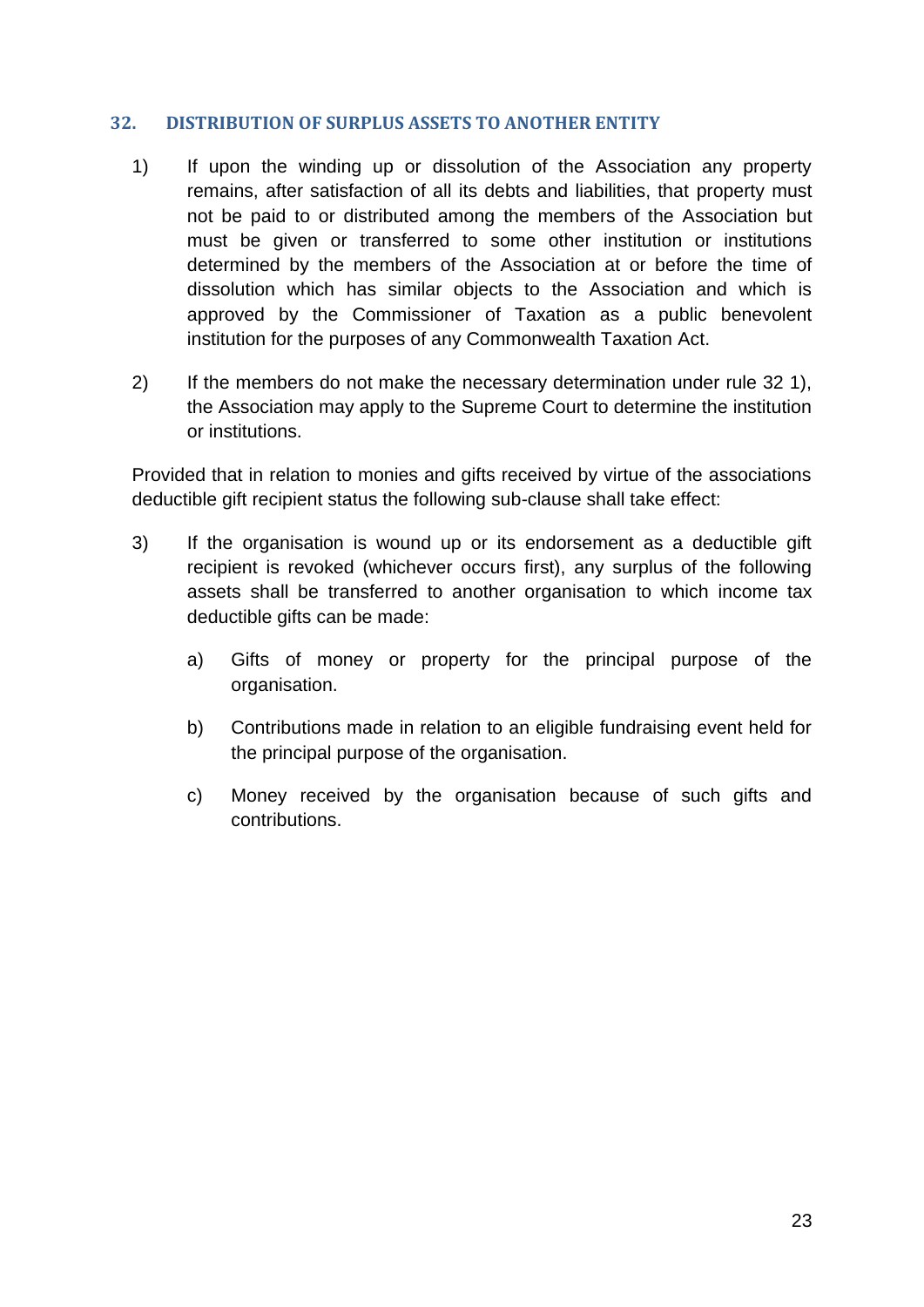## <span id="page-24-0"></span>**AMENDMENTS & ADDITIONS**

# **Neighbourhood Centre Caboolture Inc.**

We the Management Committee submit the following amendments and additions to our present Constitution as follows:-

## **2. OBJECTS**

Delete objects 1, 2, 3 and 4. Insert new Objects 1 and 12

## **3. POWERS**

2) & 19) Delete "28 (10)" Insert "92(3)"

## **4. CLASS OF MEMBERSHIP**

Section an addition (a) Life Member

## **8. TERMINATION OF MEMBERSHIP**

- 2) (IV) insert "or herself" after 'himself'.
- 2) The Management Committee shall consider whether Delete (his) Insert (the member's) membership shall be terminated.
- 3) Delete the word "his" twice insert the words "the member's" twice.

## **9. APPEAL AGAINST REJECTION OR TERMINATION OF MEMBERSHIP**

- 1) Delete the word "his" Insert the word "the person's
- 2) Delete the word "him" Insert the words "the Secretary". Delete the word "his" Insert the words "the applicant's".

**Insert the following as an addition to the Constitution and from here on all clause numbers are moved up to the next digit.**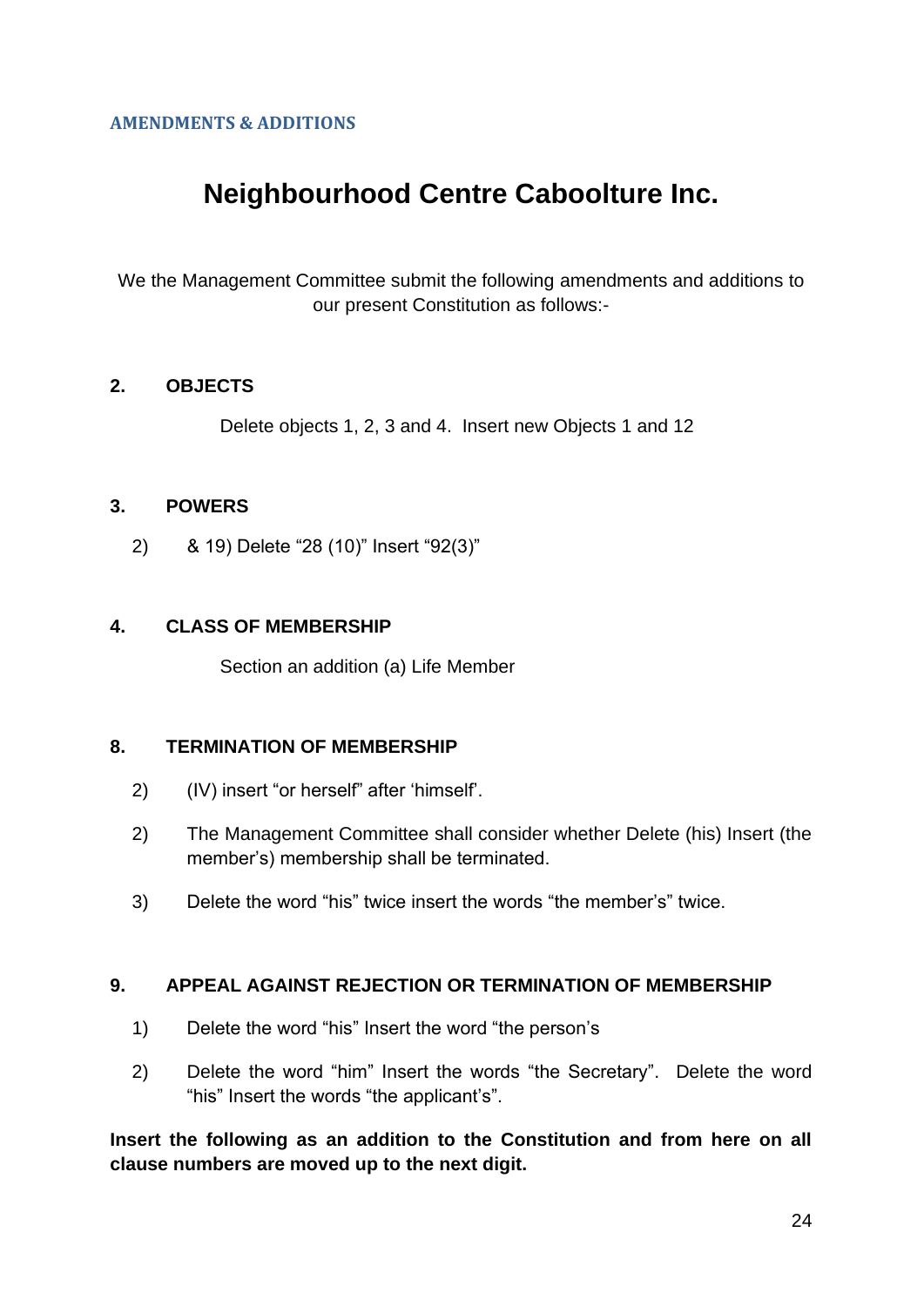## **SECRETARY becomes Clause 11**

- 1) If the Association has not elected an interim officer as secretary for the Association before its incorporation, the members of the management committee must ensure a secretary is appointed or elected for the association within 1 month after incorporation.
- 2) If a vacancy happens in the office of secretary, the members of the management committee must ensure a secretary is appointed or elected for the Association within 1 month after the vacancy happens.
- 3) The secretary must be an individual residing in Queensland, or in another State but not more than 65km from the Queensland border, who is –
	- a) A member of the association elected by the association as secretary; or
	- b) Any of the following persons appointed by the management committee –
	- I. A member of the association's management committee;
	- II. A member of the association;
	- III. Another person.
- 4) The management committee may appoint and remove the association's secretary at any time.

## **MEMBERSHIP OF MANAGEMENT COMMITTEE**

Clause 11 becomes Clause 12

- 1) Delete the word "Secretary"
- 3) b) Delete the word "his" insert the words "the members'"

Clause 12 now 13

Insert after (The question of removal shall be determined by the vote of the members present at such a general meeting.)

**"A member has no right of appeal against the member's removal from Office under this section."**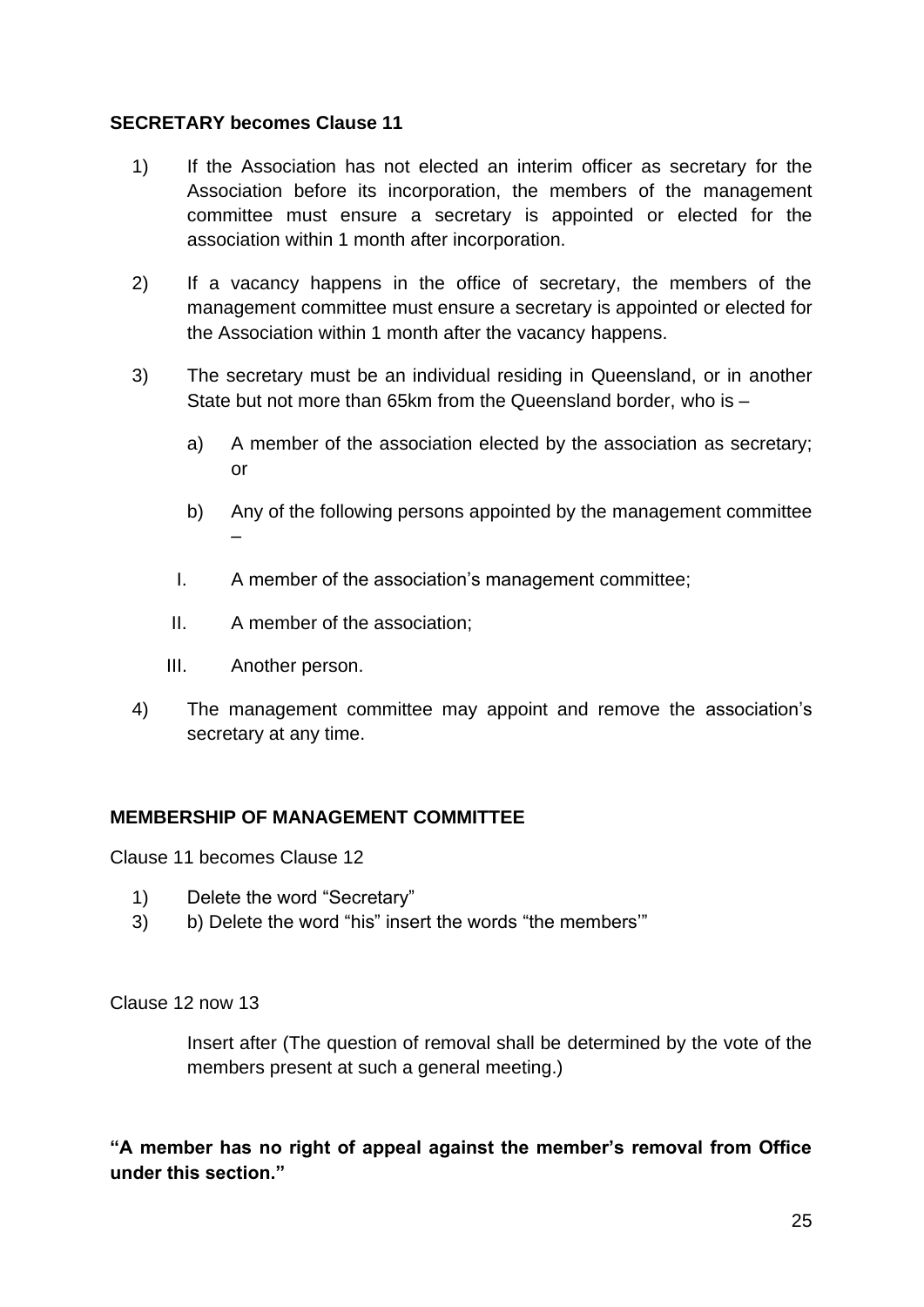## **15. FUNCTION OF THE MANAGEMENT COMMITTEE**

Now

Clause 15 addition

- 3) For sub-section 2) (a), the rate of interest must not be more than the current rate being charged for overdrawn accounts on money lent (regardless of the term of the loan) by
	- a) The financial institution for the association; or
	- b) If there is more that 1 financial institution for the association the financial institution nominated by the association.

## **16. MEETINGS OF MANAGEMENT COMMITTEE**

Now

Clause 16 addition

Insert 1)

Subject to sub-sections (2) to (9) the management committee may meet and conduct it proceedings as it considers appropriate.

Section 1 becomes 2)

Delete "once every calendar month", Insert "once every four months".

Section 3 becomes 4)

Delete "a simple majority of a number equal to the numbers of" Insert "more than 50% of the" members elected etc.

Section 4

Delete "more than 50% of the members elected and/or appointed to the Management Committee as at the close of the last general meeting of the members, shall constitute a quorum", Insert new clause sub-section (4).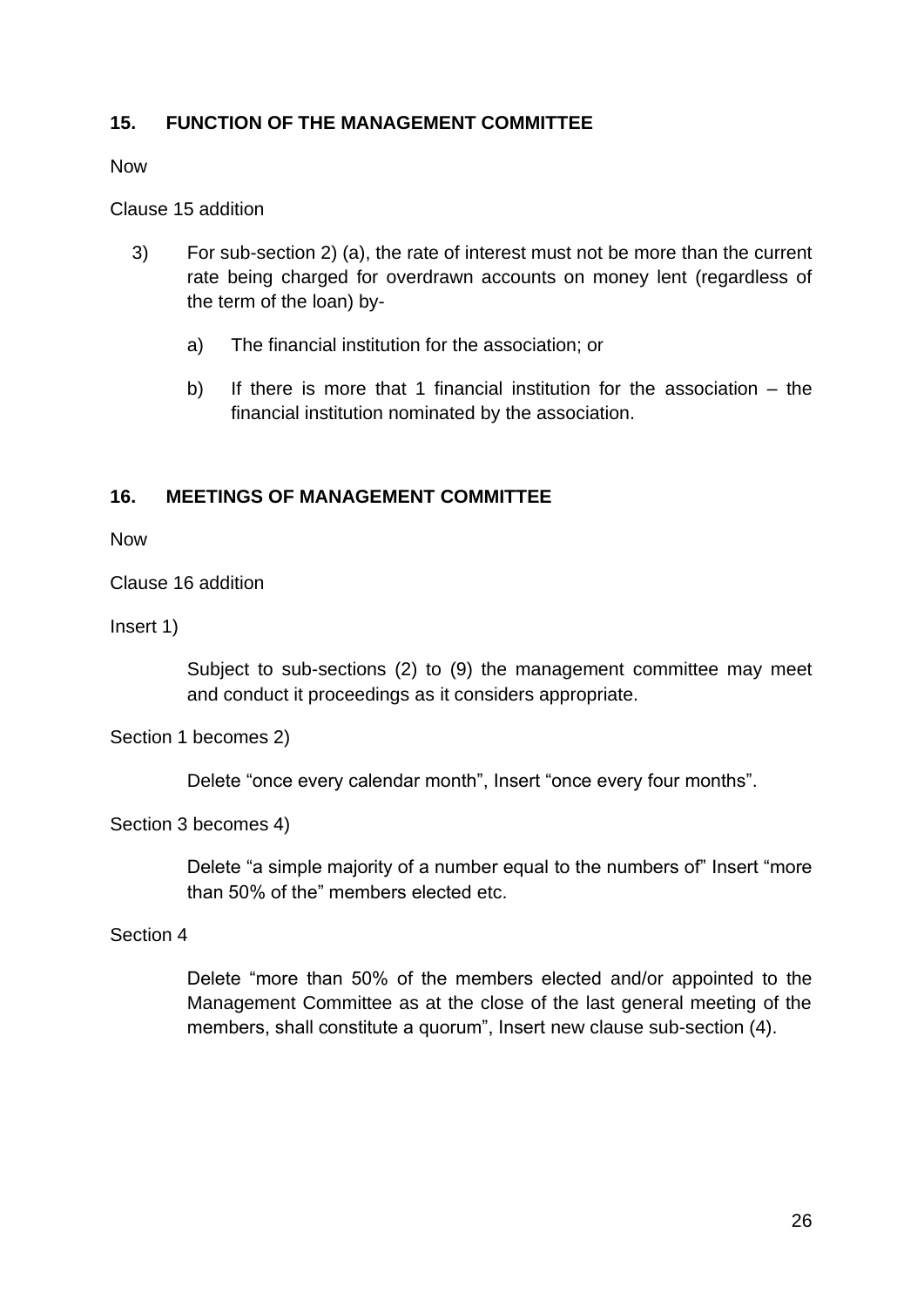Section 5 becomes 6)

Delete the words "he" (twice); (his) now reads as follows; -

"A member of the Management Committee shall not vote in respect of any contract or proposed contract with the Association in which the member is interested, or any matter arising thereout, and if the member does so vote the member's vote shall not be counted."

Section 7) becomes 8)

Delete the words "Chairman", Insert the word "Chairperson".

Clause 16 Now Clause 17

Section 2)

Delete "Chairman". Insert "Chairperson".

## Clause 19 Now Clause 20 addition

"The business to be conducted at the first general Meeting must include the appointment of an auditor".

Clause 20

Section 1) Now Clause 20 Section 3) Delete the words "three months" Insert the words "six months"

Section 2) becomes Clause 21

## Clause 21

a) Delete word "When".

Now Clause 22 becomes -

1)

- a) Insert 'being"
- b) Delete "on the". Insert "being given".
- b) Delete "Such requisition shall" etc. Insert Section 2) A requisition mentioned In sub-section (1) (b) shall clearly state the reasons why such special general meeting is being convened and the nature of the business to be transacted thereat.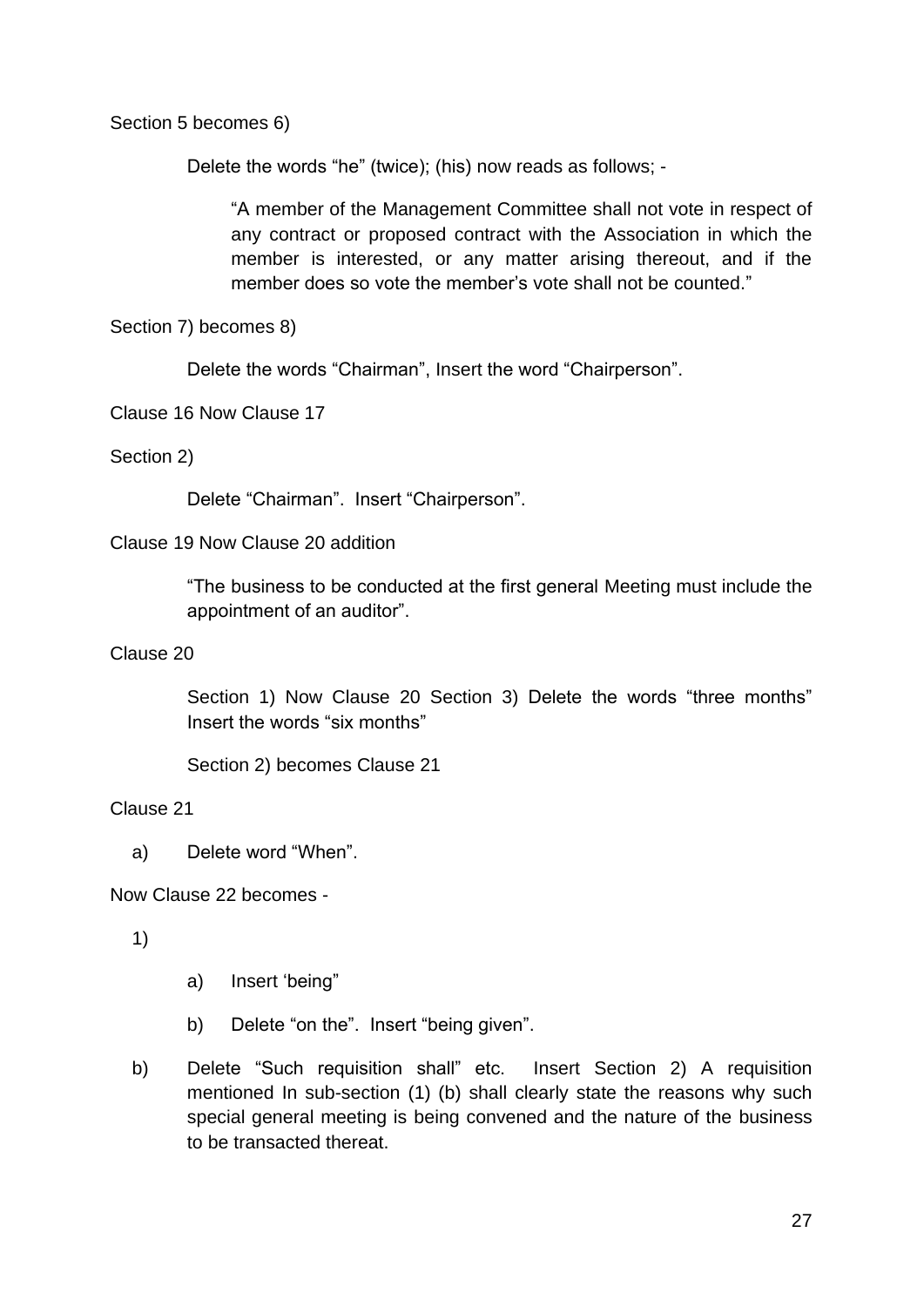Clause 22 Now Clause 23

Section 4)

Delete the word "Chairman". Insert the word "Chairperson".

Clause 24 Now Clause 25

### Section 1)

Delete the words "Chairman & He". Insert the words "Chairperson & the President".

### Section 2)

Delete the word "Chairman". Insert the word "Chairperson".

### Section 4)

Delete the words "Chairperson & his". Insert the words "Chairperson & the member's".

Delete the words "Provided that" Insert the word "However".

After the words "annual subscription is" Add the words "more than one month" etc.

### Section 5)

Delete the word "Chairman". Insert the word "Chairperson".

## Section 7)

Delete "his". Insert "appointer's".

### Section 8)

## ASSOCIATION:

Delete "19". Insert "20".

## Section 10)

Delete the word "Chairman". Insert the word "Chairperson".

Delete the words "Provided that". Insert the word "However".

Add after general meeting, the words "verifying their accuracy".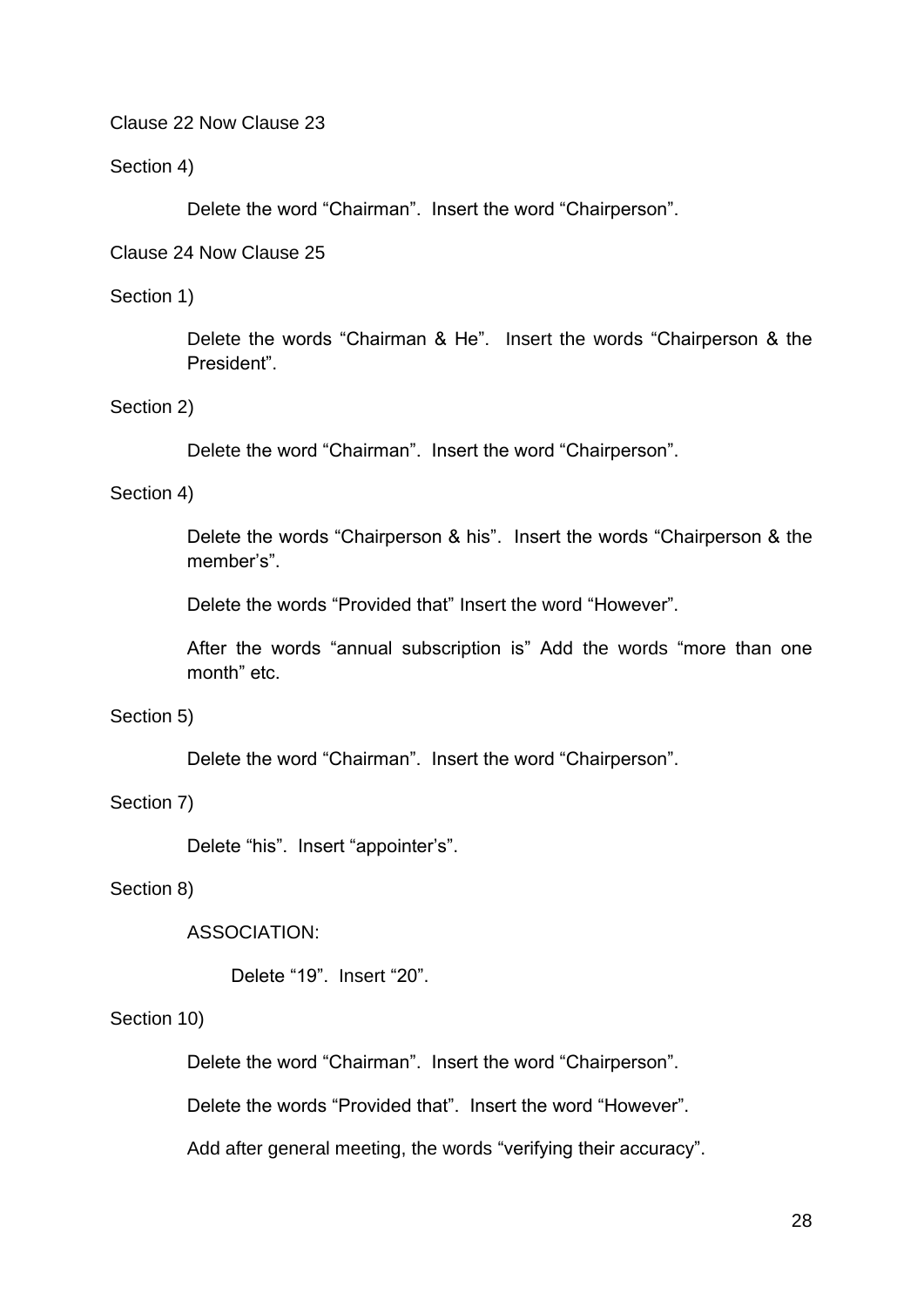## **ALTERNATION OF RULES**

Clause 26 Now Clause 27

Delete "- 1990 & the words Honourable the Minister of Justice and Corrective Services, Brisbane."

Now Reads –

Subject to the provisions of the Associations Incorporation Act 1981, these Rules may be amended, rescinded or added to from time to time by a special resolution carried at any general meeting. Provided that no such amendment rescission or addition shall be valid unless the same shall have been previously submitted to and approved by the Chief Executive.

Clause 28 Now Clause 29

Delete Section 1) to 9). Change first two lines of 10) Now 11) Insert the following:-

- 1) The funds of the Association must be kept in an account in the name of the Association in a financial institution decided by the management committee.
- 2) Records and accounts must be kept in the English language showing full and accurate particulars of the financial affairs of the Association.
- 3) All amounts must be deposited in the financial institution account as soon as practicable after receipt.
- 4) If an amount of \$100 or more is paid by cheque, the cheque must be signed by any 2 of the following –
	- a) The President;
	- b) The Secretary;
	- c) The Treasurer;
	- d) Another member authorised by the management committee for the purpose.
- 5) Cheques, other than cheques for wages, allowances or petty cash recoupment must be crossed "not negotiable".
- 6) A petty cash account must be kept on the imprest system, and the management committee must decide the amount of petty cash to be kept in the account.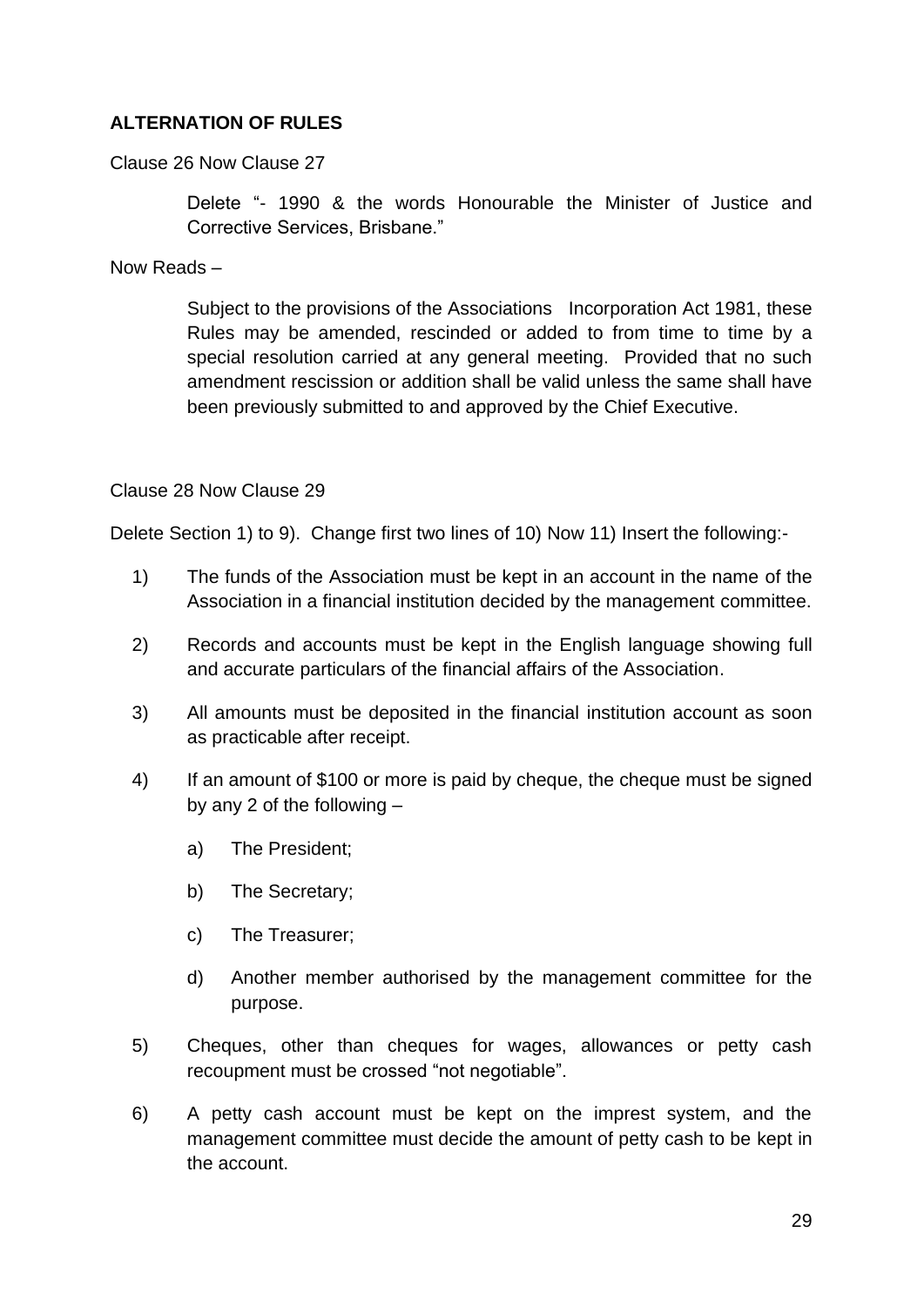- 7) All expenditure must be approved or ratified at management committee Meeting.
- 8) The treasurer must, a soon a practicable after the end of each financial year, ensure a statement containing the following particulars is prepared –
	- a) The income and expenditure for the financial year just ended.
	- b) The association's assets and liabilities at the close of the year.
	- c) The mortgages, charges and securities affecting the property of the association at the close of the year.
- 9) If the association is incorporated within 3 months before the end of the association's financial year, sub-section (8) does not apply for the financial year in which the association is incorporated.
- 10) The auditor must examine the statement prepared under sub-section (8) and present a report about it to the secretary before the next annual general meeting following the financial year for which the audit was made.
- 11) "The income and property of the association must be used solely in promoting the association's objects and exercising the association's" powers etc. to "of moneys advanced by him (Insert the words "or her") etc. to "owing by the Association to him (Insert the words "or her")".

Clause 30 Now Clause 31

Delete the words "insert date and month on the line provided" reason not required.

Delete DISOLUTION section insert the following:-

## **32. DISTRIBUTION of SURPLUS ASSETS to ANOTHER ENTITY**

Delete subclause 1, 2, 3 and 4.

Insert new sub-clauses 1 and 2 as approved at the Special General Meeting held 10 May, 2012.

Insert new sub-clause 3 and pre-amble as approved at Special General Meeting held 17 December, 2014.